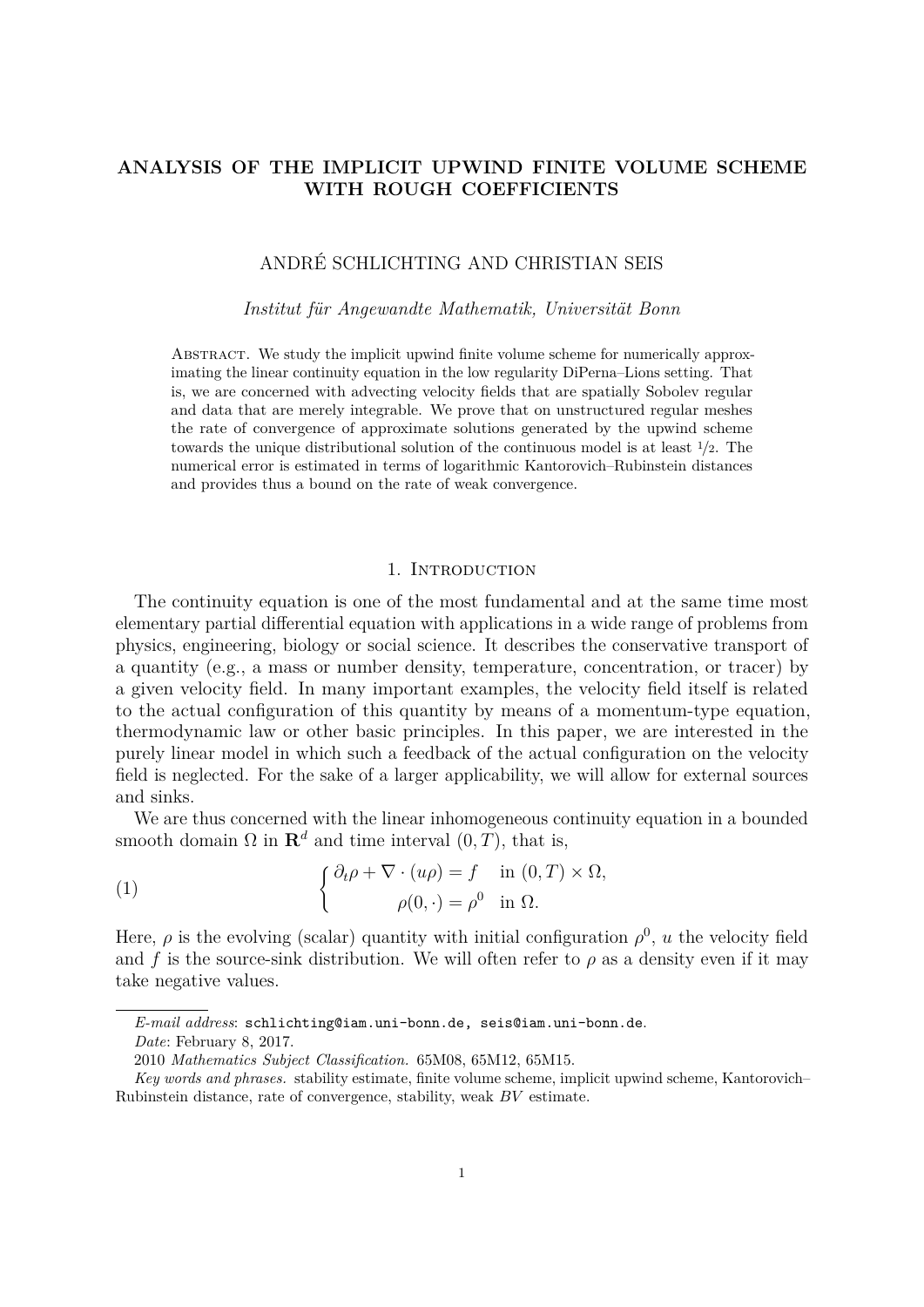We will assume in this paper that there is no loss of mass by transport across the boundary, that is, we suppose that the velocity field is tangential at  $\partial\Omega$ ,

$$
(2) \t\t\t u \cdot \nu = 0 \t on \partial \Omega,
$$

if  $\nu$  denotes the outer unit normal vector along the boundary. Under this hypothesis we can apply a standard transformation which ensures that the total sources and sinks are balanced. We will accordingly demand that

(3) 
$$
\int_{\Omega} f(t, x) dx = 0 \quad \text{for all } t \in (0, T).
$$

The previous two assumptions together imply that the continuity equation is indeed conservative in the sense that

<span id="page-1-4"></span><span id="page-1-3"></span>
$$
\int_{\Omega} \rho(t, x) dx = \int_{\Omega} \rho^{0}(x) dx \quad \text{for all } t \in (0, T).
$$

It is obvious that this identity is formally true and it indeed holds under the assumptions of this paper which will be specified in the following.

In many relevant applications, for instance, in turbulent transport of mass or heat, neither the velocity field nor the transported density are expected to be regular functions. The minimal mathematical requirement for guaranteeing well-posedness of the Cauchy problem [\(1\)](#page-0-0) is that *u* has Sobolev or bounded variation (*BV* ) regularity in the spatial variable. This is the setting studied in the ground-breaking papers of DiPerna and Lions [\[9\]](#page-25-0) and Ambrosio [\[1\]](#page-25-1). We will focus on the case of Sobolev vector fields, which is the setting originally studied by DiPerna and Lions, and will thus assume that

<span id="page-1-2"></span>(4) 
$$
u \in L^1((0,T); W^{1,p}(\Omega))
$$
 and  $(\nabla \cdot u)^- \in L^1((0,T); L^{\infty}(\Omega))$ 

for some  $p \in (1,\infty]$ . Here the superscript minus sign indicates the negative part of the divergence. While the first hypothesis implies the so-called renormalization property, which, in a certain sense, is the verification of the chain rule for solutions of [\(1\)](#page-0-0), the second hypothesis yields the validity of the a priori estimate

<span id="page-1-0"></span>(5) 
$$
\|\rho\|_{L^{\infty}(L^q)} \leq \Lambda^{1-\frac{1}{q}}\left(\|\rho^0\|_{L^q} + \|f\|_{L^1(L^q)}\right),
$$

provided that the right-hand side is finite, where  $\Lambda := \exp\left(\|(\nabla \cdot u)^-\|_{L^1(L^{\infty})}\right)$  is the compressibility constant associated with *u*. Here and in the following, we use the shorter notation  $L^r(X)$  instead of  $L^r((0,T);X)$  for any Banach space *X* and  $r \in [1,\infty]$ . In principle, the results in [\[9,](#page-25-0) [1\]](#page-25-1) allow for the consideration of densities that are merely summable. In this case, the relevant notion of solutions is that of renormalized solutions. In the present paper, we are interested in the smaller class of distributional solutions, which are well-defined if

<span id="page-1-1"></span>(6) 
$$
\rho \in L^{\infty}((0,T); L^{q}(\Omega))
$$
 where  $1/p + 1/q = 1$ .

This integrability assumption is consistent with the a priori estimate [\(5\)](#page-1-0).

The aim of this paper is to provide an error estimate for the implicit upwind finite volume approximation on unstructured meshes of distributional solutions to the continuity equation [\(1\)](#page-0-0) in the DiPerna–Lions setting [\[9\]](#page-25-0). The upwind scheme is the most classical stable monotone and mass preserving numerical method for hyperbolic conservation laws, whose underlying idea is the numerical approximation of the upstream transport of cell averages. Convergence rates for upwind methods were intensively studied in the past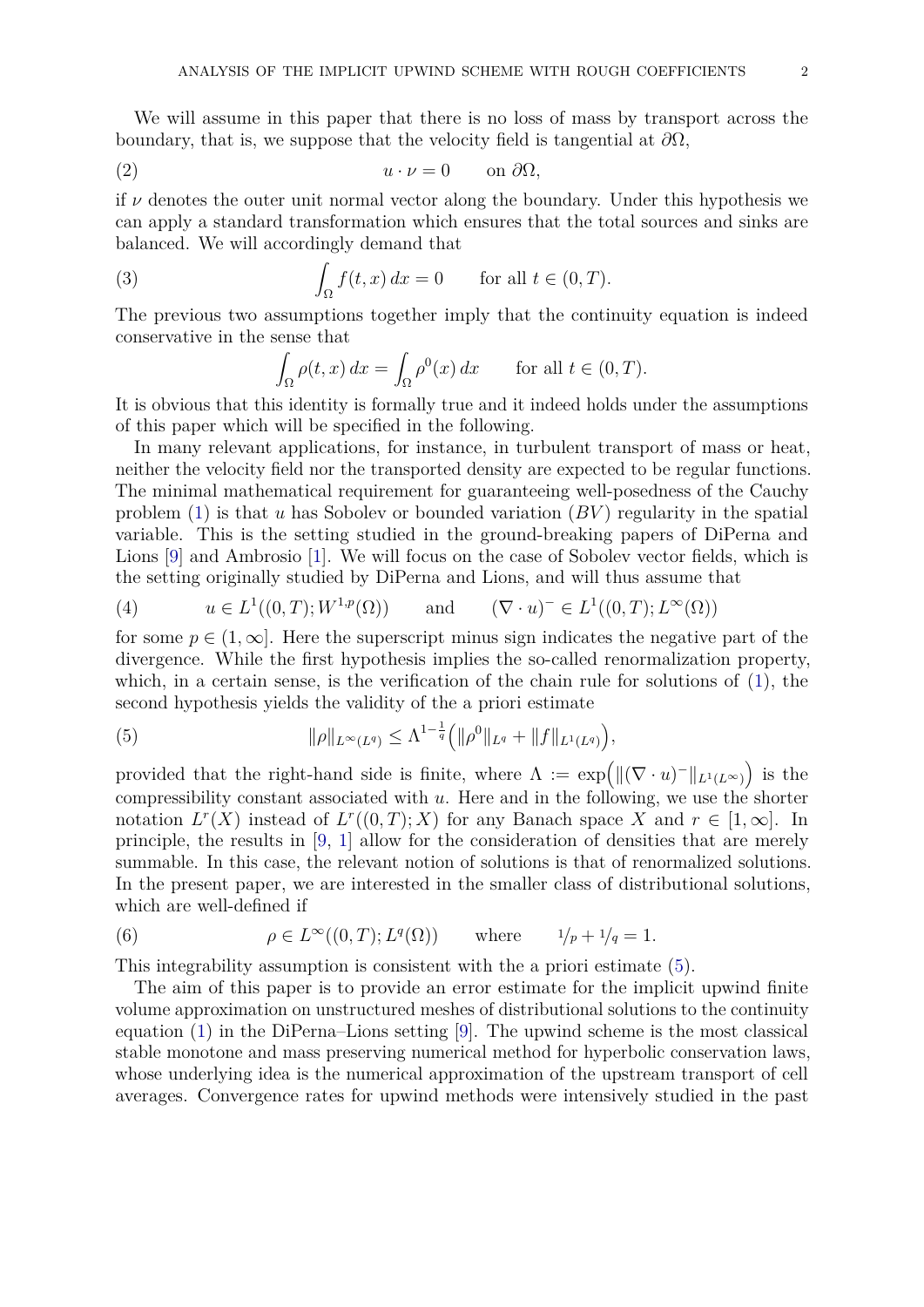forty years, starting with the pioneering work by Kuznetsov in 1976 [\[13\]](#page-26-0). In the linear case with Lipschitz regular vector fields and  $BV$  or  $H<sup>1</sup>$  initial data, the optimal results on unstructured meshes are due to Johnson and Pitkäranta [\[12\]](#page-25-2) [1](#page-2-0) , Vila and Villedieu [\[23\]](#page-26-1), Merlet and Vovelle [\[15,](#page-26-2) [14\]](#page-26-3), and Delarue and Lagoutière [\[7\]](#page-25-3). All these works provide  $\frac{1}{2}$  convergence rates in terms of the mesh size *h*. Concerning the regularity of these results, we refer to the papers by Peterson [\[17\]](#page-26-4) and Tang and Teng [\[22\]](#page-26-5). The case of lower regularity data was treated only very recently. Under a one-sided Lipschitz condition on the vector field, Delarue, Lagoutière and Vauchelet estimated the approximation error by  $\mathcal{O}(h^{1/2})$  for arbitrary measure-valued solutions [\[8\]](#page-25-4). Using similar (probabilistic) techniques, the authors of the present paper derived the same rate for distributional solutions in the class  $(6)$  under the assumption  $(4)$ , cf. [\[18\]](#page-26-6). Unfortunately, both works [\[8\]](#page-25-4) and [\[18\]](#page-26-6) are restricted to Cartesian meshes.

In the present work, convergence rates for upwind methods on unstructured meshes in the low regularity framework are obtained for the first time. As in the classical setting, we prove a  $\mathcal{O}(h^{1/2})$  error bound in the case of rough densities [\(6\)](#page-1-1) and Sobolev vector fields [\(4\)](#page-1-2). Less importantly, we treat the implicit scheme instead on the explicit scheme studied earlier in [\[18\]](#page-26-6). The step from Cartesian to arbitrary meshes appears to be substantial: While on Cartesian meshes the upwind scheme allows for an interpretation as a finite difference method, the scheme is genuinely of finite volume type on unstructured meshes. In our previous work [\[18\]](#page-26-6) (and that of Delarue, Lagoutière and Vauchelet [\[8\]](#page-25-4)) the Cartesian mesh geometry allowed for a comparison of the Lagrangian flow associated with the continuous problem with a stochastic flow associated with a probabilistic (Markov chain) interpretation of the upwind scheme. On unstructured meshes this comparison seems to fail. Moreover, an adaptation of the construction used for the transport equation with Lipschitz regular vector field by Delarue and Lagoutière [\[7\]](#page-25-3) to the continuity equation in the low regularity regime is not apparent. To overcome this difficulty, in the present work we choose to work mostly with the Eulerian specification of the problem rather than the Lagrangian one considered in [\[8,](#page-25-4) [18\]](#page-26-6). Instead of comparing the flows, we directly estimate the distance of continuous and approximate solution. For this purpose, we derive a number of new optimal stability estimates for continuity equations that built up on and further extend techniques recently established in [\[19,](#page-26-7) [20\]](#page-26-8). The Lagrangian formulation of transport enters our analysis only through the superposition principle.

The focus on density functions of low regularity comes along with a change in topology: The results established in [\[8,](#page-25-4) [18\]](#page-26-6) quantify the rate of *weak* convergence (of measures). This is contrasted by the "classical" setting with *BV* or  $H<sup>1</sup>$  densities considered in [\[13,](#page-26-0) [12,](#page-25-2) [23,](#page-26-1) [15,](#page-26-2) [14,](#page-26-3) [7\]](#page-25-3), where optimal rates in strong Lebesgue norms can be proved. In [\[18\]](#page-26-6) we show that this change of topology is not at all a pathology of the applied method. In fact, quite elementary examples indicate that, firstly, no rates exist that are uniform in the initial data and, secondly, rate <sup>1</sup>*/*<sup>2</sup> weak convergence is (almost) sharp in the sense that for any small  $\varepsilon$  there exists configurations that generate rates of at most  $1/2 + \varepsilon$ . In this respect, the qualitative convergence results in strong norms for upwind schemes with rough coefficients obtained by Walkington [\[25\]](#page-26-9) and Boyer [\[4\]](#page-25-5) are optimal, too.

*The paper is organized as follows*: Section [2](#page-3-0) contains the precise definition of the implicit upwind finite volume scheme. In Section [3](#page-5-0) we present and discuss our main

<span id="page-2-0"></span><sup>&</sup>lt;sup>1</sup>In fact, Johnson and Pitkäranta consider the more general discrete Galerkin approximation.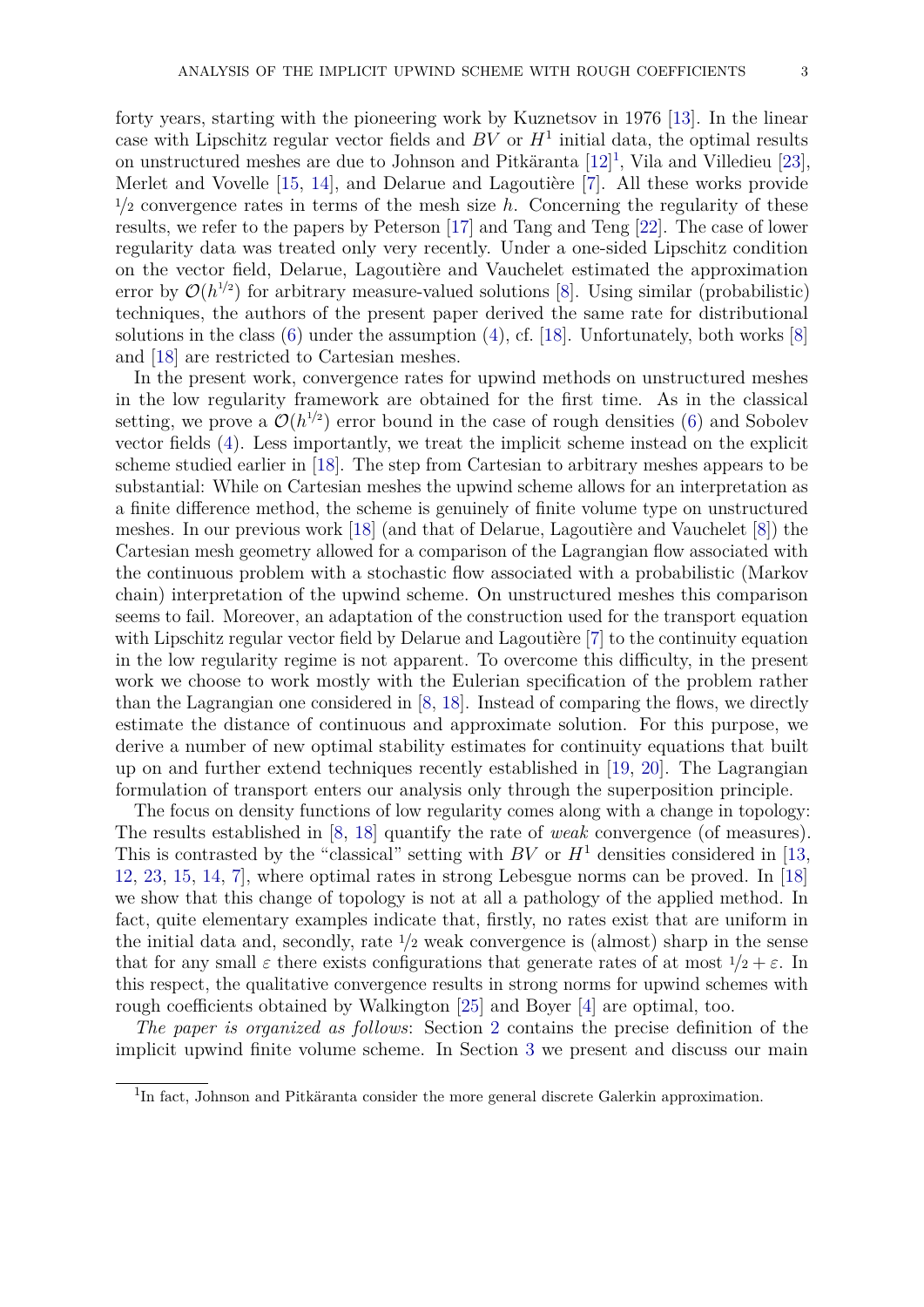results. Section [4](#page-6-0) provides an overview on relevant facts about Kantorovich–Rubinstein distances. In Section [5](#page-8-0) we derive stability and weak *BV* estimates for the upwind scheme. The final Section [6](#page-14-0) is devoted to the error analysis. We conclude this paper with a short appendix on generalized means.

#### 2. The upwind scheme: I. Definition

<span id="page-3-0"></span>The upwind scheme is a classical finite volume method for approximating hyperbolic conservation laws. It approximates, roughly speaking, the evolution of volume averages by means of the flux over their boundaries, where it only uses the upstream values to update neighboring cell averages in each time step. See also the monograph [\[11\]](#page-25-6) for references and further details.

In this section, we describe the upwind scheme for the continuity equation with arbitrary source-sink distribution [\(1\)](#page-0-0). Since there is no mass flux across the domain boundary, cf. [\(2\)](#page-1-3), there is no need to restrict the geometry of  $\Omega$  in what follows.

We consider a tessellation  $\mathcal T$  of  $\Omega$  consisting of finitely many closed connected polyhedral sets *K'* with disjoint interiors and such that  $\overline{\Omega} = \bigcup_{K \in \mathcal{T}} K$  if  $K = K' \cap \Omega$ . These sets *K* are called control volumes or simply cells. The interior boundary of each cell, that is *∂K* \ *∂*Ω, is the union of finitely many flat closed and connected *d* − 1 dimensional faces. We write *K* ∼ *L* whenever *K* and *L* are two neighboring cells and we denote by *K*|*L* the joint edge  $K \cap L$ . The unit normal vector on the edge  $K \mid L$  pointing from K to L will be denoted by  $\nu_{KL}$ , so that  $\nu_{KL} = -\nu_{LK}$ . The definition of the scheme involves the edge size  $|K|L|$  and the volume  $|K|$ , where, by a common abuse of notation, we have used  $|\cdot|$  for both, the *d* − 1 dimensional Hausdorff measure and the *d* dimensional Lebesgue measure. Finally, the mesh size of the tessellation  $\mathcal T$  is defined as the maximal cell diameter,

<span id="page-3-2"></span>
$$
h := \max_{K \in \mathcal{T}} \operatorname{diam} K.
$$

For our convergence analysis, we have to assume a certain regularity of the mesh which ensures that standard geometric constants can be chosen independently of the tessellation, and in particular, independently of the mesh size  $h$ . To be more specific, we require that the constants *C* in the trace and Poincaré estimates

<span id="page-3-1"></span>(7) 
$$
\|\psi\|_{L^1(\partial K)} \leq C \Big( \|\nabla \psi\|_{L^1(K)} + h^{-1} \|\psi\|_{L^1(K)} \Big),
$$

$$
\|\psi - \psi_K\|_{L^1(K)} \leq C \, h \, \|\nabla \psi\|_{L^1(K)},
$$

are uniform in  $K \in \mathcal{T}$  and  $h > 0$ . Hereby,  $\psi_K := \int_K \psi \, dx$  is the average of  $\psi$  on K. For a proof of the above trace and Poincaré estimates with implicit constants, we refer to [\[10,](#page-25-7) Chapter 4.3 and 4.5. It is worth to note that for the particular choice  $\psi \equiv 1$ , the trace estimate implies the isoperimetric property

$$
\frac{|\partial K|}{|K|} \le \frac{C}{h},
$$

which in turn guarantees that the volume of each cell  $K \in \mathcal{T}$  is of order  $h^d$ , and its surface area is of order  $h^{d-1}$ , uniformly in *h*.

As we are concerned with an implicit scheme, the time step size  $\delta$  can be chosen independently of the mesh size. For convenience, we assume that  $\delta$  is fixed in each step, and thus, we can write  $t^n = n \delta$  for the *n*-th time step. The final time step is the largest integer *N* satisfying  $N \delta \leq T$ . We will sometimes write  $[0, N] := \{0, 1, \ldots, N\}$ .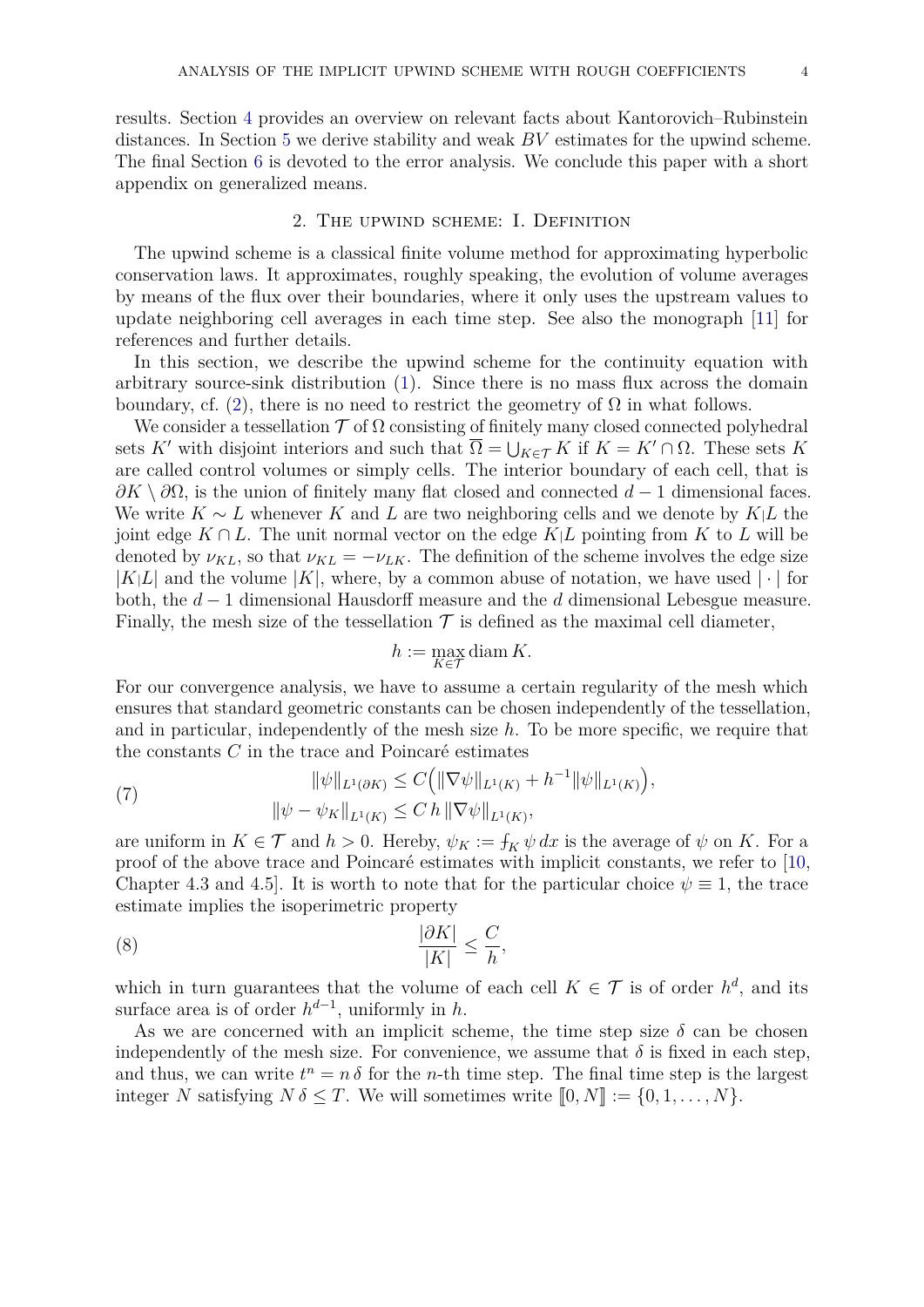The upwind scheme approximates solutions by cell averages. On each cell  $K \in \mathcal{T}$ , the initial datum  $\rho^0$  is thus approximated by its average

<span id="page-4-3"></span>(9) 
$$
\rho_K^0 := \int_K \rho^0 dx.
$$

Similarly, in each time interval  $[t<sup>n</sup>, t<sup>n+1</sup>]$  and cell K, the source term is replaced by

<span id="page-4-4"></span>(10) 
$$
f_K^n := \int_{t^n}^{t^{n+1}} \int_K f \, dx \, dt.
$$

The scheme takes into account the net fluxes across the cell faces. The average normal velocity from one cell *K* to a neighboring cell  $L \sim K$  is defined by

<span id="page-4-5"></span>(11) 
$$
u_{KL}^n := \int_{t^n}^{t^{n+1}} \int_{K|L} u \cdot \nu_{KL} d\mathcal{H}^{d-1} dt.
$$

Here,  $\mathcal{H}^{d-1}$  denotes the  $d-1$  dimensional Hausdorff measure. Notice that these quantities are well-defined thanks to the trace theorem for Sobolev functions (see, for instance, [\[10,](#page-25-7) Chapter 4.3]) and assumption [\(4\)](#page-1-2). By the sign convention of cell normals it holds  $u_{KL}^n =$  $-u_{LK}^n$ . We need to distinguish between the fluxes inwards and outwards each reference cell. We thus write  $u_{KL}^{n\pm} = (u_{KL}^n)^{\pm}$  with  $(q)^+ := \max\{0, q\}$  and  $(q)^- := \max\{0, -q\}$ denoting the positive and the negative part of a quantity  $q \in \mathbf{R}$ , respectively.

The implicit upwind finite volume scheme for the linear continuity equation [\(1\)](#page-0-0) now reads

<span id="page-4-0"></span>(12) 
$$
\frac{\rho_K^{n+1} - \rho_K^n}{\delta} + \sum_{L \sim K} \frac{|K|L|}{|K|} \left( u_{KL}^{n+} \rho_K^{n+1} - u_{KL}^{n-} \rho_L^{n+1} \right) = f_K^n
$$

for every  $n \in [0, N]$  and  $K \in \mathcal{T}$ . Each  $\rho_K^n$  can be thus thought of as the approximate<br>volume average of the exact solution at time  $t^n$ . The approximate solution as is volume average of the exact solution at time  $t^n$ . The *approximate solution*  $\rho_{\delta,h}$  is accordingly given by

<span id="page-4-2"></span>(13) 
$$
\rho_{\delta,h}(t,x) := \rho_K^n \quad \text{for a.e. } (t,x) \in \left[t^n, t^{n+1}\right) \times K.
$$

In the case  $n = 0$ , we also write  $\rho_h^0 = \rho_{\delta,h}^0 = \rho_{\delta,h}(0,\cdot)$ . The approximate source term  $f_{\delta,h}$ is defined analogously.

For later purposes it is beneficial to remark that the upwind scheme [\(12\)](#page-4-0) can equivalently be formulated as

<span id="page-4-6"></span>
$$
(14) \quad \frac{\rho_K^{n+1} - \rho_K^n}{\delta} + \sum_{L \sim K} \frac{|K|L|}{|K|} u_{KL}^n \frac{\rho_K^{n+1} + \rho_L^{n+1}}{2} + \sum_{L \sim K} \frac{|K|L|}{|K|} |u_{KL}^n| \frac{\rho_K^{n+1} - \rho_L^{n+1}}{2} = f_K^n,
$$

which follows from the identities  $u_{KL}^{n+} = \frac{1}{2}$ 2  $\left(|u_{KL}^n| + u_{KL}^n\right)$  and  $u_{KL}^{n-} = \frac{1}{2}$ 2  $\left(|u_{KL}^n| - u_{KL}^n\right)$ . Well-posedness (cf. Lemma [1\)](#page-8-1) and quantified stability (cf. Lemma [2\)](#page-8-2) analogous to  $(5)$ follow under the additional condition that  $\delta \leq \delta_{\text{max}}$ , where for some  $\kappa > 1$  the maximal time step size  $\delta_{\text{max}} = \delta_{\text{max}}(\kappa)$  is such that

<span id="page-4-1"></span>(15) 
$$
\frac{q-1}{q} \int_{I} \| (\nabla \cdot u)^{-} \|_{L^{\infty}} dt \leq \frac{\kappa - 1}{\kappa}
$$
 for all intervals  $I$  of length  $\delta_{\max}(\kappa)$ .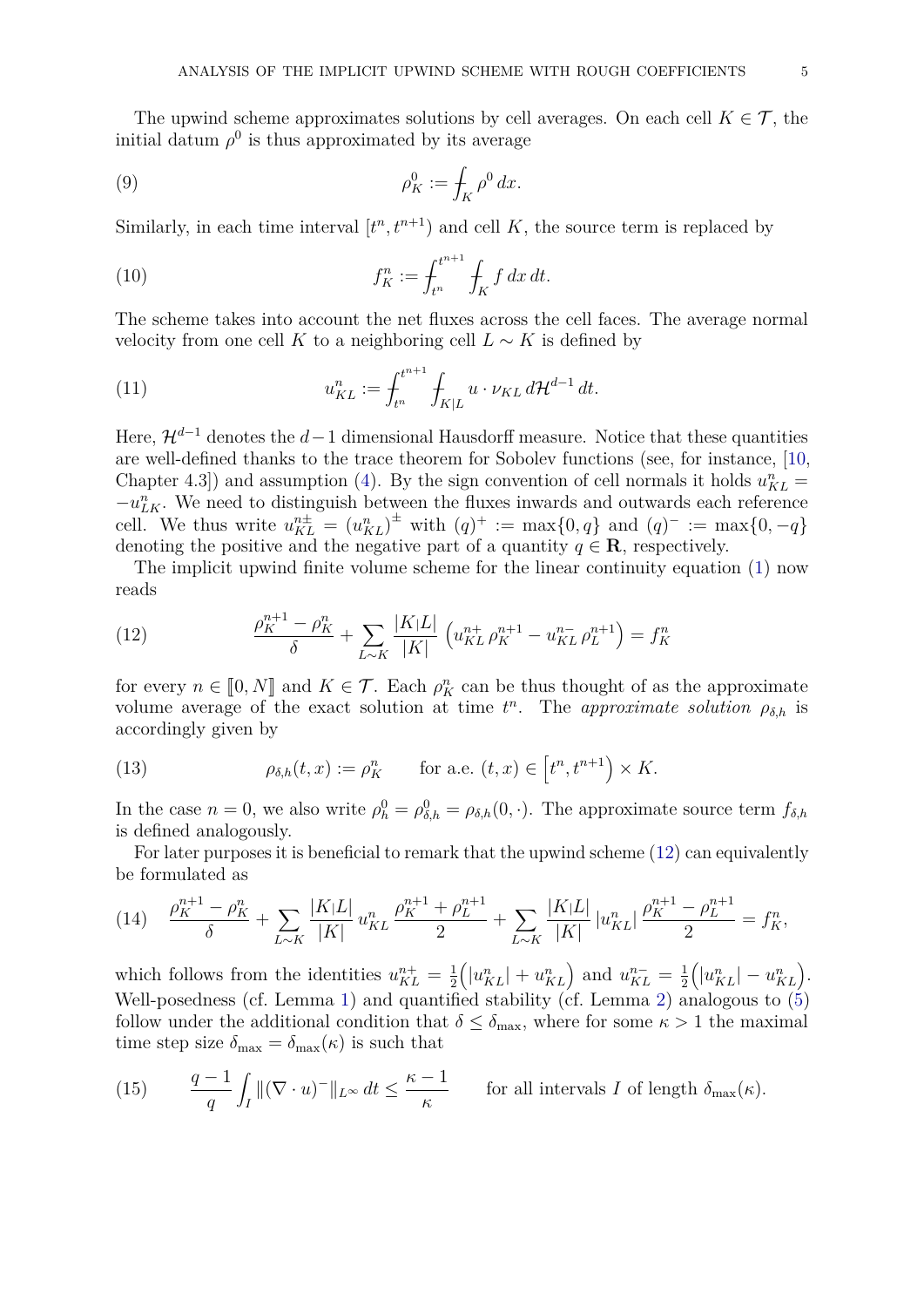#### 3. Main results

<span id="page-5-0"></span>Our main result is an estimate on the numerical error generated by the implicit upwind finite volume scheme  $(12)$  for the continuity equation  $(1)$ . Before stating the result, we recall or specify the underlying hypotheses. We suppose that the initial configuration  $\rho^0$ and the source-sink distribution *f* are integrable functions such that

<span id="page-5-1"></span>(16) 
$$
\rho^0 \in L^q(\Omega)
$$
, and  $f \in L^1((0,T); L^q(\Omega)) \cap L^\infty((0,T); W^{-1,1}(\Omega)),$ 

for some  $q \in (1,\infty)$ . Here  $W^{-1,1}(\Omega)$  is the space that is dual to the homogeneous Lipschitz space  $\dot{W}^{1,\infty}(\Omega)$ . For the advecting velocity field *u* we suppose that

<span id="page-5-2"></span>(17) 
$$
u \in L^1((0,T); W^{1,p}(\Omega))
$$
 with  $(\nabla \cdot u)^- \in L^1((0,T); L^{\infty}(\Omega)),$ 

where  $p \in (1,\infty)$  is such that  $1/p + 1/q = 1$ . Slightly modifying the arguments of DiPerna and Lions [\[9\]](#page-25-0), one can show that under these assumptions, the Cauchy problem for the continuity equation [\(1\)](#page-0-0) is well-posed in the class of functions  $\rho$  with  $\rho \in L^{\infty}((0,T); L^{q}(\Omega))$ . Notice that for the purpose of well-posedness one could drop the assumption that  $f \in L^{\infty}((0,T); W^{-1,1}(\Omega))$ . This assumption, however, is crucial for the purpose of optimal stability estimates that will enter our analysis. Likewise, in [\[9\]](#page-25-0) the vector field *u* can possibly be unbounded, but for our numerical analysis it is important for *u* to be in addition uniformly bounded in time and space

<span id="page-5-3"></span>(18) 
$$
u \in L^{\infty}((0,T) \times \Omega).
$$

Let us now give our precise result.

<span id="page-5-5"></span>**Theorem 1.** *Suppose that*  $\delta_{\text{max}}$ *,*  $\rho^0$ *,*  $f$ *,* and  $u$  are given such that [\(15\)](#page-4-1), [\(16\)](#page-5-1), [\(17\)](#page-5-2) and [\(18\)](#page-5-3) *hold.* Let  $\rho \in L^{\infty}((0,T); L^{q}(\Omega))$  *denote the exact solution to the continuity equation* [\(1\)](#page-0-0) *and for*  $\delta \in (0, \delta_{\max} \wedge 1)$  *and*  $h \in (0, 1)$  *let*  $\rho_{\delta,h}$  *denote the approximate solution associated via* [\(13\)](#page-4-2) *to the upwind scheme* [\(12\)](#page-4-0) *with coefficients* [\(9\)](#page-4-3)*,* [\(10\)](#page-4-4) *and* [\(11\)](#page-4-5)*. Suppose that the mesh is non-degenerate in the sense of* [\(7\)](#page-3-1). Then for any  $r > 0$  it holds

<span id="page-5-4"></span>(19) 
$$
\inf_{\pi \in \Pi(\rho(t,\cdot),\rho_{\delta,h}(t,\cdot))} \iint \log \left( \frac{|x-y|}{r} + 1 \right) d\pi(x,y) \lesssim 1 + \frac{\sqrt{hT \Vert u \Vert_{L^{\infty}}} + \sqrt{\delta T} \Vert u \Vert_{L^{\infty}}}{r}
$$

*uniformly in*  $t \in (0, T)$ .

Here and in the following we use the notation  $a \leq b$  whenever there is a constant *C* independent of *h* and  $\delta$  such that  $a \leq Cb$ . Notice that we kept the supremum norm of the velocity field and the total time in the right-hand side of [\(19\)](#page-5-4) for the purpose of dimensional consistency: Since *r* has the dimension of a length, the term on the right-hand side is dimension-free. Other terms dependent on the velocity fields, the data or the solution have been absorbed into the implicit constant inside " $\lesssim$ ".

In our main estimate [\(19\)](#page-5-4),  $\Pi(\rho(t, \cdot), \rho_{\delta,h}(t, \cdot))$  is the set of all joint measures with marginals  $(\rho - \rho_{\delta,h})^+$  and  $(\rho - \rho_{\delta,h})^-$ , which is non-empty because  $\rho(t, \cdot)$  and  $\rho_{\delta,h}(t, \cdot)$ have same total mass, see Equation [\(34\)](#page-12-0) on page [13](#page-12-0) below. The quantity on the left-hand side of [\(19\)](#page-5-4) is a Kantorovich–Rubinstein distance, that originates from the theory of optimal mass transportation. Roughly speaking, in the original context this distance describes the minimal total cost that is necessary for transferring the configuration *ρ* into the configuration  $\rho_{\delta,h}$  if  $\log(z/r+1)$  is the cost for shipping a unit volume over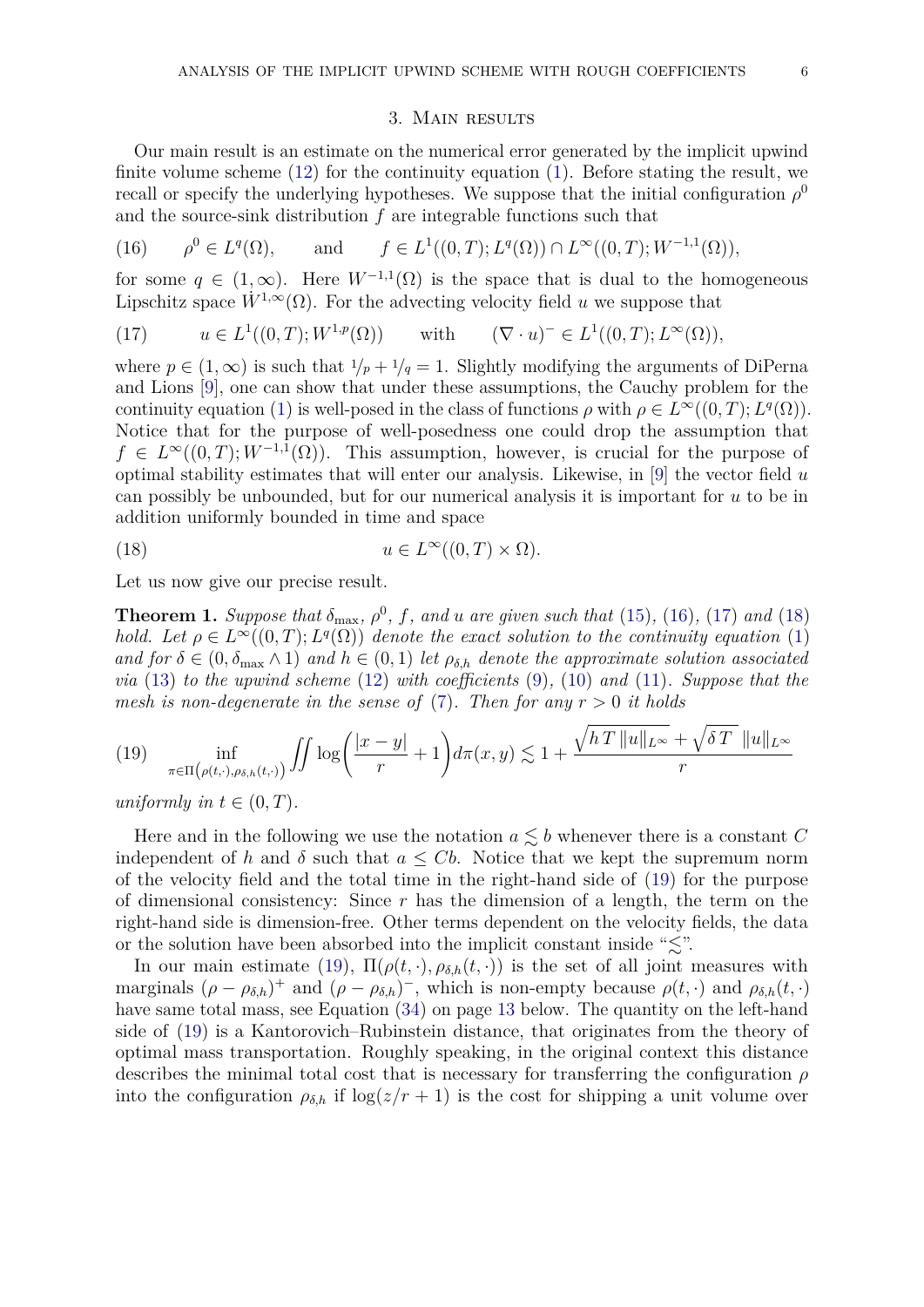the distance *z*. We will give a precise definition of the marginal conditions and some important features of Kantorovich–Rubinstein distances in Section [4](#page-6-0) below.

The result in Theorem [1](#page-5-5) can be interpreted as follows: Since Kantorovich–Rubin-stein distances metrize weak convergence (of measures) [\[24,](#page-26-10) Theorem 7.12], by choosing  $r = \sqrt{h} + \sqrt{\delta}$  one deduces from [\(19\)](#page-5-4) that

$$
\rho_{\delta,h} \longrightarrow \rho
$$
 weakly with rate at most  $\sqrt{h} + \sqrt{\delta}$ ,

as  $h \to 0$  and  $\delta \to 0$ . The result shows the classical  $\frac{1}{2}$  convergence rate for upwind schemes on unstructured meshes found earlier in [\[13,](#page-26-0) [12,](#page-25-2) [23,](#page-26-1) [15,](#page-26-2) [14,](#page-26-3) [7\]](#page-25-3), just that the strong norms considered in the classical setting are traded for weak convergence measures in the DiPerna–Lions setting. In case of the explicit scheme with Cartesian meshes under a CFL condition of the form  $\delta ||u||_{L^{\infty}} \leq h$ , we obtained an analogous result in our previous work [\[18\]](#page-26-6): We proved that the rate of weak convergence is at least <sup>1</sup>*/*2. A simple example moreover shows that this bound is optimal! Indeed, considering the one-dimensional setting with constant velocity, we prove that, on the one hand, no convergence rates can be obtained in strong norms: For every small  $\varepsilon > 0$  there exist an initial configuration such that

$$
\lim_{h \to 0} h^{-\varepsilon} \|\rho - \rho_h\|_{L^1((0,T) \times \Omega)} \gtrsim 1.
$$

For these data we show on the other hand that the rate of weak convergence measured in the 1-Wasserstein distance (i.e., the Kantorovich–Rubinstein distance with linear cost function) is at most  $1/2 + \varepsilon$ , which almost matches the  $\mathcal{O}(h^{1/2})$  error bound—though for a different weak metric. We believe that similar calculations also apply for the implicit scheme yielding the optimality of Theorem [1.](#page-5-5) We plan to address this issue in the future. Strong convergence without rates of the implicit upwind scheme (and the more general discrete Galerkin approximation) in the setting of this paper was proved earlier by Walkington [\[25\]](#page-26-9) and Boyer [\[4\]](#page-25-5).

The order of the upwind scheme is formally 1. The loss in the convergence rate from 1 to  $\frac{1}{2}$  is caused by numerical diffusion, which is analytically manifested in "weak *BV*" estimates (cf. Proposition [1\)](#page-13-0). These estimates have in the (heuristic) case  $|u_{KL}^n|$  ∼  $||u||_{L^\infty}$  ∼ *U* the form

$$
\|\nabla \rho_{\delta,h}\|_{L^1((0,T)\times\Omega)} \lesssim \sqrt{\frac{T}{h\,U}} \qquad \text{and} \qquad \|\partial_t \rho_{\delta,h}\|_{L^1((0,T)\times\Omega)} \lesssim \sqrt{\frac{T}{\delta}}.
$$

Such estimates are standard tools in the convergence analysis of numerical schemes for hyperbolic equations under classical regularity assumptions, see also [\[11,](#page-25-6) Chapters 5–7].

## <span id="page-6-1"></span>4. Transport distance with logarithmic cost function

<span id="page-6-0"></span>In this section we provide the rigorous definition of the Kantorovich–Rubinstein distance appearing in our error estimate [\(19\)](#page-5-4) and we collect those of its properties which will be relevant in the subsequent analysis. For a general introduction into the theory of optimal transportation, we refer to Villani's monograph [\[24\]](#page-26-10).

Given two nonnegative distributions  $\rho_1$  and  $\rho_2$  on  $\Omega$  with same total mass, i.e.,

(20) 
$$
\int_{\Omega} \rho_1 dx = \int_{\Omega} \rho_2 dx,
$$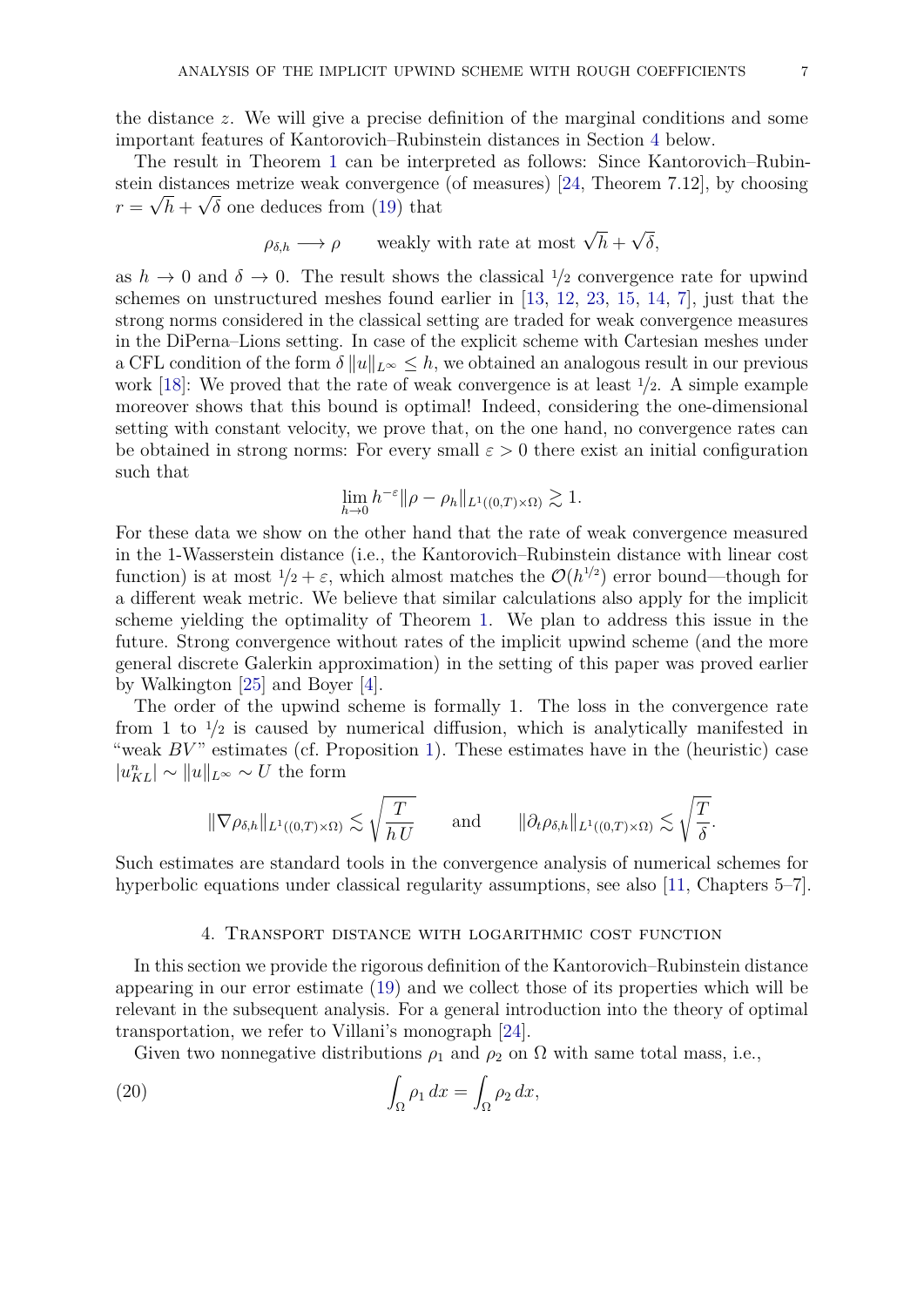$$
\pi[A \times \Omega] = \int_A \rho_1 \, dx \quad \text{and} \quad \pi[\Omega \times A] = \int_A \rho_2 \, dx \qquad \text{for all measurable } A \subset \Omega.
$$

This is equivalent to the requirement that

<span id="page-7-4"></span>(21) 
$$
\int_{\Omega} (\zeta(x) + \theta(y)) d\pi(x, y) = \int_{\Omega} \zeta \rho_1 dx + \int_{\Omega} \theta \rho_2 dx \quad \text{for all } \zeta, \theta \in C(\overline{\Omega}),
$$

where  $C(\Omega)$  is the set of all functions that are continuous up to the boundary of  $\Omega$ . For any positive number  $r$ , we then define

<span id="page-7-0"></span>(22) 
$$
D_r(\rho_1, \rho_2) := \inf_{\pi \in \Pi(\rho_1, \rho_2)} \iint \log \left( \frac{|x - y|}{r} + 1 \right) d\pi(x, y).
$$

Functionals of this type were originally introduced by Kantorovich to compute the minimal cost for transferring goods from producers to consumers. In this context,  $d_r(x, y) := \log(|x - y|/r + 1)$  plays the role of a cost function. The measures  $\pi$  are usually referred to as transport plans. It is not difficult to see that the infimum in [\(22\)](#page-7-0) is in fact attained, see, for instance, Theorem 1.3 in [\[24\]](#page-26-10). The corresponding minimizer is unique because *d* is strictly concave [\[24,](#page-26-10) Theorem 2.45] and will in the sequel be denoted by  $\pi_{\text{opt}}$ and called *optimal transport plan*.

<span id="page-7-1"></span>Instead of working with [\(22\)](#page-7-0) directly, we will mostly consider the dual formulation

(23) 
$$
D_r(\rho_1, \rho_2) = \sup_{\zeta} \left\{ \int_{\Omega} \zeta (\rho_1 - \rho_2) dx : |\zeta(x) - \zeta(y)| \le \log \left( \frac{|x - y|}{r} + 1 \right) \right\},
$$

cf. [\[24,](#page-26-10) Theorem 1.14], which admits a maximizer  $\zeta_{opt}$ , the so-called *Kantorovich potential*, cf. [\[24,](#page-26-10) Exercise 2.35]. This duality formula is known as the Kantorovich–Rubinstein theorem and has a number of important implications. First,  $D_r(\rho_1, \rho_2)$  is a transshipment cost which only depends on the difference  $\rho_1 - \rho_2$ . We may therefore extend the definition of  $D_r(\rho_1, \rho_2)$  to densities of the same mass [\(20\)](#page-6-1) that are not necessarily nonnegative, so that

<span id="page-7-5"></span>(24) 
$$
D_r(\rho_1, \rho_2) = D_r((\rho_1 - \rho_2)^+, (\rho_1 - \rho_2)^-).
$$

Because  $d_r(x, y)$  defines a distance on  $\Omega$ ,  $D_r(\rho_1, \rho_2)$  becomes a distance on the space of functions with same (finite) mass [\[24,](#page-26-10) Theorem 7.3]. We will accordingly refer to  $D_r(\rho_1, \rho_2)$ as a *Kantorovich–Rubinstein distance*. An immediate consequence of this observation is the validity of the triangle inequality

<span id="page-7-2"></span>(25) 
$$
D_r(\rho_1, \rho_2) \le D_r(\rho_1, \rho_3) + D_r(\rho_2, \rho_3).
$$

There is a second triangle-type inequality that we will make use of later and which immediately follows from the dual formulation [\(23\)](#page-7-1), namely

<span id="page-7-6"></span>(26) 
$$
D_r(\rho_1+\rho_3,\rho_2+\rho_4)\leq D_r(\rho_1,\rho_2)+D_r(\rho_3,\rho_4).
$$

By the sublinearity of the logarithm it is  $d_r(x, y) \leq \frac{|x-y|}{r}$  $\frac{-y}{r}$  and therefore

<span id="page-7-3"></span>
$$
(27) \ D_r(\rho_1, \rho_2) \leq \frac{1}{r} \sup_{\zeta} \left\{ \int_{\Omega} \zeta (\rho_1 - \rho_2) \, dx : |\zeta(x) - \zeta(y)| \leq |x - y| \right\} = \frac{1}{r} ||\rho_1 - \rho_2||_{W^{-1,1}},
$$

where the latter is the 1-Wasserstein distance in its dual formulation.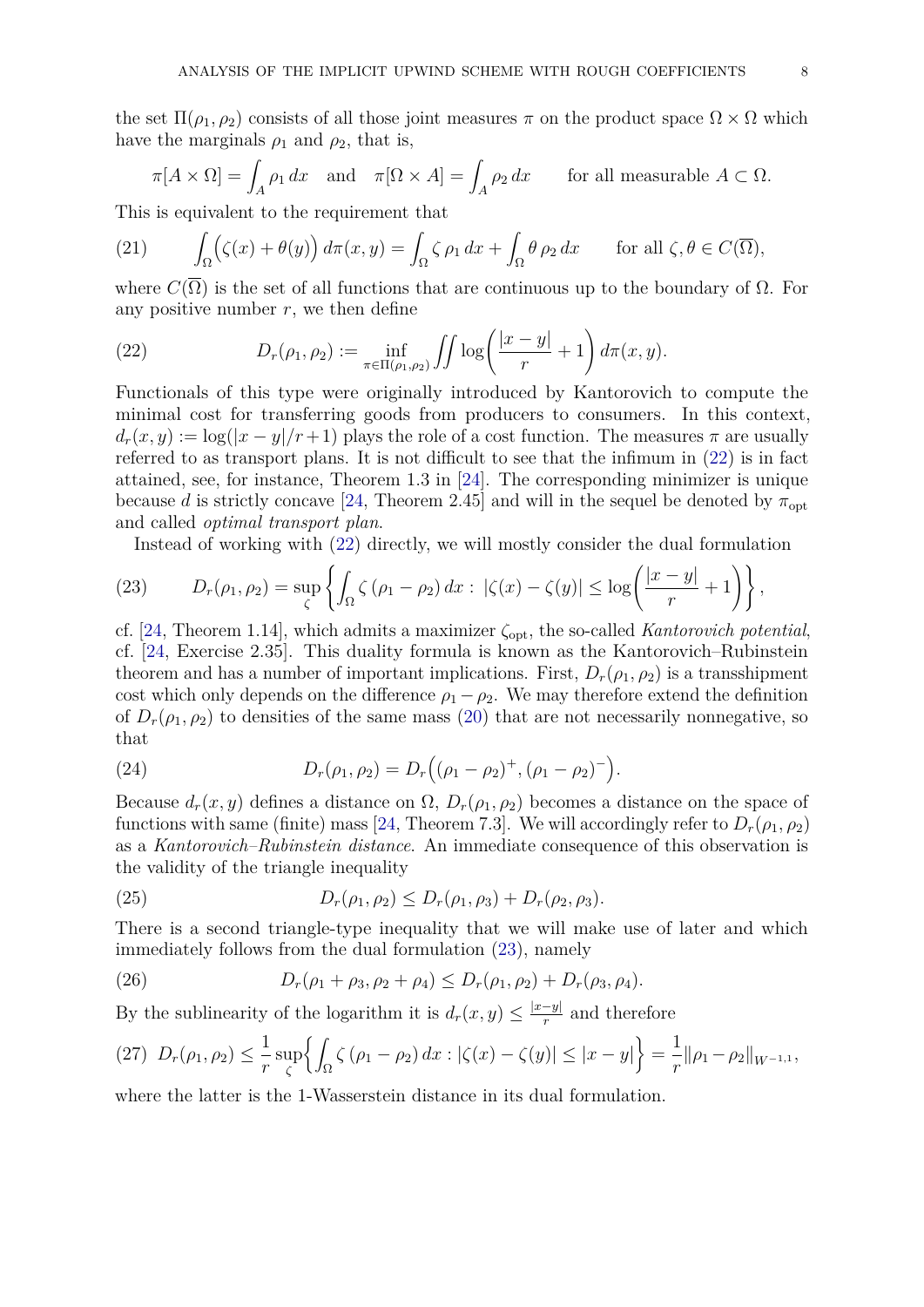One of the fundamental properties of Kantorovich–Rubinstein distances is of topological nature and plays a central role in the interpretation of our main result in Theorem [1:](#page-5-5) Kantorovich–Rubinstein distances metrize weak convergence (of measures) in the sense that

$$
D_r(\rho_k, \rho) \longrightarrow 0 \qquad \Longleftrightarrow \qquad \int_{\Omega} \psi \, \rho_k \, dx \longrightarrow \int_{\Omega} \psi \, \rho \, dx \qquad \forall \psi \in C(\overline{\Omega})
$$

as  $k \to \infty$ , for any sequence  $(\rho_k)_{k \in \mathbb{N}}$  of densities of same mass as  $\rho$ , cf. [\[24,](#page-26-10) Theorem 7.12].

We will finally mention a crucial relation between optimal transport plan  $\pi_{opt}$  and Kantorovich potential  $\zeta_{\text{opt}}$ . The minimizer  $\pi_{\text{opt}}$  is concentrated on the set

<span id="page-8-5"></span>
$$
\Big\{(x,y)\in\Omega\times\Omega:\ \zeta_{\text{opt}}(x)-\zeta_{\text{opt}}(y)=d_r(x,y)\Big\},\
$$

cf. [\[24,](#page-26-10) Exercise 2.37], which in turn yields a formula for the derivative of the Lipschitz function *ζ*opt. Indeed, it holds that

(28) 
$$
\nabla \zeta_{\text{opt}}(x) = \nabla \zeta_{\text{opt}}(y) = \nabla_x d_r(x, y) = \frac{1}{|x - y| + r} \frac{x - y}{|x - y|}
$$

for  $\pi_{\text{opt}}$ -a.e.  $(x, y) \in \Omega \times \Omega$ . The global estimate

$$
\|\nabla \zeta_{\text{opt}}\|_{L^{\infty}} \le 1/r
$$

is a consequence of the characteristic Lipschitz condition in [\(23\)](#page-7-1).

## <span id="page-8-4"></span>5. The upwind scheme: II. Properties and estimates

<span id="page-8-0"></span>Let us start by quoting a result on existence, uniqueness, conservativity and monotonicity of the upwind scheme, for which we refer to [\[11\]](#page-25-6).

<span id="page-8-1"></span>**Lemma 1.** *Under the assumption of Theorem [1](#page-5-5) has the implicit upwind finite volume scheme* [\(12\)](#page-4-0) *a unique solution. This solution is mass preserving in the sense that*

$$
\int_{\Omega} \rho_{\delta,h}(t,x) dx = \int_{\Omega} \rho_{\delta,h}^0(x) dx.
$$

*Moreover, if*  $\rho_h^0$  *and*  $f_{\delta,h}$  *are both nonnegative so is*  $\rho_{\delta,h}$ *.* 

The next lemma provides numerical stability for the implicit upwind scheme. The numerical stability estimate [\(30\)](#page-8-3) below is the discrete counterpart of the a priori estimate [\(5\)](#page-1-0). In addition to that we achieve control of spatial and temporal discrete gradients—a manifestation of the numerical diffusion introduced by the scheme—see [\(31\)](#page-9-0) below. We will see later in Proposition [1](#page-13-0) that the latter convert into weak *BV* estimates.

<span id="page-8-2"></span>**Lemma 2** (Stability and energy estimate). Suppose that  $\rho_h^0$  and  $f_{\delta,h}$  are nonnegative. *Let*  $\rho_{\delta,h}$  *be the solution to the implicit upwind scheme* [\(12\)](#page-4-0)*. Then for any*  $q \in (1,\infty)$ *, any*  $\kappa > 1$  *and any*  $\delta \leq \delta_{\max}(\kappa)$  *as defined in* [\(15\)](#page-4-1)*, it holds* 

<span id="page-8-3"></span>(30) 
$$
\|\rho_{\delta,h}\|_{L^{\infty}(L^q)} \leq \Lambda_{\delta,h}^{\kappa\left(1-\frac{1}{q}\right)} \left( \|\rho_h^0\|_{L^q} + \|f_{\delta,h}\|_{L^1(L^q)} \right),
$$

 $where \ \Lambda_{\delta,h} := \exp\left(\left\|\left(\nabla \cdot u\right)_{\delta,h}^{-}\right\|_{L^1(L^{\infty})}\right) \ with \ (\nabla \cdot u)_{\delta,h} \ defined \ analogously \ to \ f_{\delta,h} \ in \ (10)$  $where \ \Lambda_{\delta,h} := \exp\left(\left\|\left(\nabla \cdot u\right)_{\delta,h}^{-}\right\|_{L^1(L^{\infty})}\right) \ with \ (\nabla \cdot u)_{\delta,h} \ defined \ analogously \ to \ f_{\delta,h} \ in \ (10)$ *and* [\(13\)](#page-4-2)*.*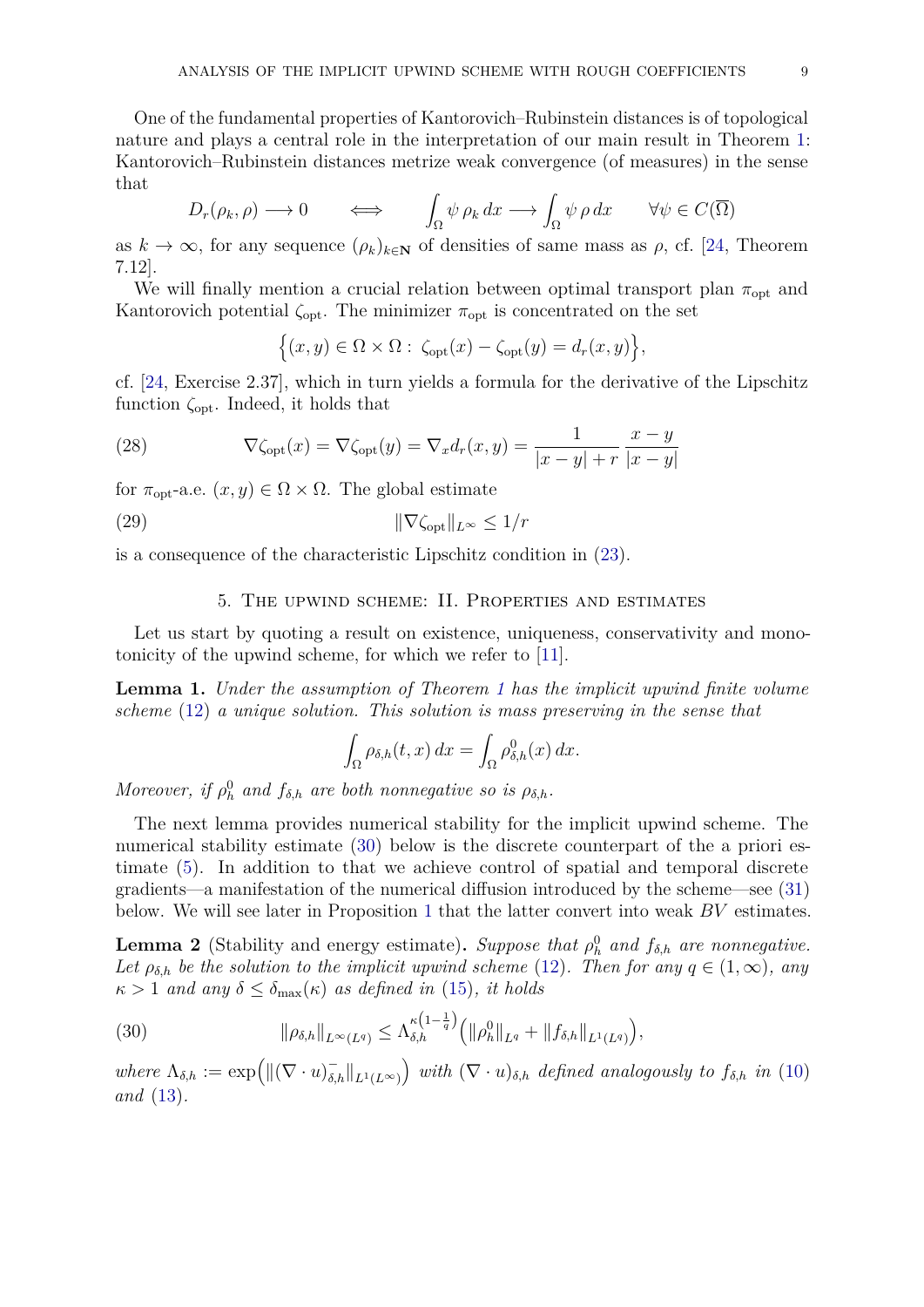*In addition, for any*  $\bar{q} \in (1, \min\{q, 2\}]$ *, the following spatial and temporal discrete gradient bounds hold*

<span id="page-9-0"></span>
$$
\sum_{n=0}^{N-1} \sum_{K} |K| \left( \frac{\rho_K^{n+1} + \rho_K^n}{2} \right)^{\bar{q}-2} \left( \rho_K^{n+1} - \rho_K^n \right)^2
$$
\n
$$
(31) \qquad + \delta \sum_{n=0}^{N-1} \sum_{K} \sum_{L \sim K} |K|L| |u_{KL}^n| \left( \frac{\rho_K^{n+1} + \rho_L^{n+1}}{2} \right)^{\bar{q}-2} \left( \rho_K^{n+1} - \rho_L^{n+1} \right)^2
$$
\n
$$
\leq C_{\bar{q}} \Lambda_{\delta,h}^{\kappa(\bar{q}-1)} \left( 1 + \| (\nabla \cdot u)_{\delta,h}^- \|_{L^1(L^\infty)} \right) \left( \| \rho_h^0 \|_{L^{\bar{q}}} + \| f_{\delta,h} \|_{L^1(L^{\bar{q}})} \right)^{\bar{q}},
$$

*where*  $C_{\bar{q}}$  *is a numerical factor with*  $C_{\bar{q}} \rightarrow \infty$  *as*  $\bar{q} \rightarrow 1$ *.* 

As it will become clear in the proof, that the stability estimate [\(30\)](#page-8-3) is also valid in the limiting case  $q = 1$ . However, it is not clear to us how to extend [\(31\)](#page-9-0) to that case. This, in fact, is the reason why we have to restrict ourselves to the setting with  $q > 1$ .

*Proof.* From the monotonicity of the scheme stated in Lemma [1](#page-8-1) and the nonnegativity assumption on the data  $\rho_h^0$  and  $f_{\delta,h}$ , we deduce that the solution  $\rho_{\delta,h}$  is nonnegative, too. For the proof, it will be convenient to use the formulation [\(14\)](#page-4-6) of the upwind scheme. Multiplication of [\(14\)](#page-4-6) by |*K*| yields

$$
|K|(\rho_K^{n+1} - \rho_K^n) + \delta \sum_{L \sim K} |K|L| u_{KL}^n \frac{\rho_K^{n+1} + \rho_L^{n+1}}{2} + \delta \sum_{L \sim K} |K|L| |u_{KL}^n| \frac{\rho_K^{n+1} - \rho_L^{n+1}}{2} = \delta |K| f_K^n.
$$

Let us denote the terms in the above identity as  $I_K^n + II_K^n + III_K^n = IV_K^n$ . Our derivation of [\(30\)](#page-8-3) mimics the one of [\(5\)](#page-1-0) in the continuous setting. First, we test the equation with  $(\rho_K^{n+1})^{q-1}$  and sum over *K*. For the first term  $I_K^n$ , we use the Hölder inequality to obtain

$$
I^{n} := \sum_{K} I_{K}^{n} (\rho_{K}^{n+1})^{q-1} = \sum_{K} |K| (\rho_{K}^{n+1})^{q} - \sum_{K} |K| \rho_{K}^{n} (\rho_{K}^{n+1})^{q-1}
$$
  
\n
$$
\geq ||\rho_{\delta,h}^{n+1}||_{L^{q}}^{q} - ||\rho_{\delta,h}^{n}||_{L^{q}} ||\rho_{\delta,h}^{n+1}||_{L^{q}}^{q-1}.
$$

Next, by recalling that  $u_{KL}^n = -u_{LK}^n$  we symmetrize the second term  $\prod_{K}^{n}$ 

$$
\begin{split} \mathcal{II}^n &:= \sum_K \mathcal{II}^n_K (\rho^{n+1}_K)^{q-1} \\ &= \frac{\delta}{2} \sum_K \sum_{L \sim K} |K| L |u^n_{KL} \frac{\rho^{n+1}_K + \rho^{n+1}_L}{2} \Big( (\rho^{n+1}_K)^{q-1} - (\rho^{n+1}_L)^{q-1} \Big). \end{split}
$$

Let us introduce the *q*-mean

$$
\theta_q : \mathbf{R}_+ \times \mathbf{R}_+ \to \mathbf{R}_+
$$
 with  $\theta_q(a, b) := \frac{q-1}{q} \frac{a^q - b^q}{a^{q-1} - b^{q-1}}$ 

and note that  $\theta_2(a, b)$  is the arithmetic mean (see [A](#page-24-0)ppendix A for some of its properties). By the definition of the *q*-mean, we have the identity

$$
\theta_q(a, b) \Big( a^{q-1} - b^{q-1} \Big) = \frac{q-1}{q} \Big( a^q - b^q \Big).
$$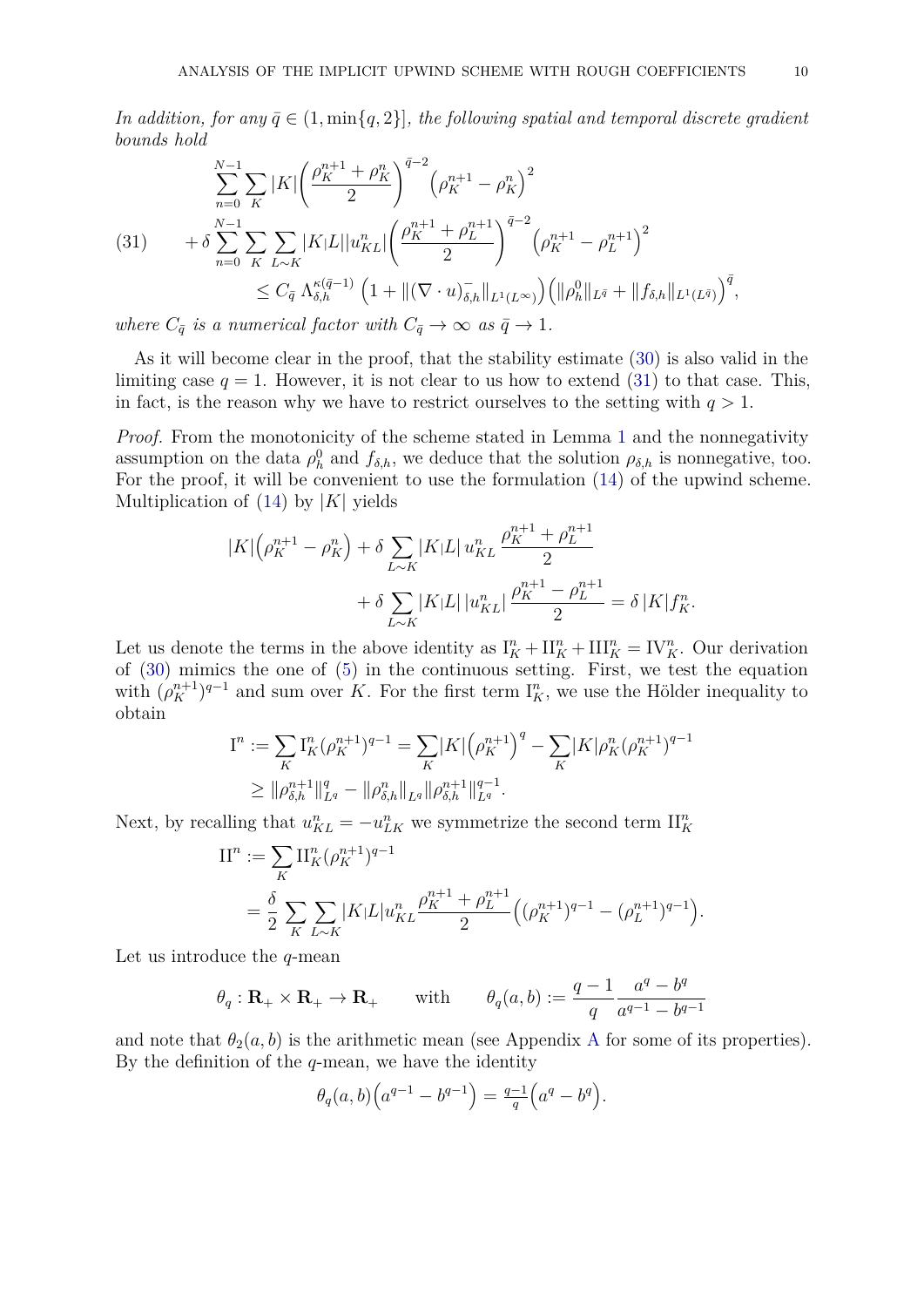In particular,  $II^n$  can be decomposed into the sum  $II_1^n + II_2^n$ , where

$$
\begin{split} \mathcal{II}_{1}^{n} &:= \frac{q-1}{q} \frac{\delta}{2} \sum_{K} \sum_{L \sim K} |K| L| \, u_{KL}^{n} \left( (\rho_{K}^{n+1})^{q} - (\rho_{L}^{n+1})^{q} \right), \\ \mathcal{II}_{2}^{n} &:= \frac{\delta}{2} \sum_{K} \sum_{L \sim K} |K| L| \, u_{KL}^{n} \left( \theta_{2} - \theta_{q} \right) \left( \rho_{K}^{n+1}, \rho_{L}^{n+1} \right) \left( (\rho_{K}^{n+1})^{q-1} - (\rho_{L}^{n+1})^{q-1} \right). \end{split}
$$

To estimate the term  $\prod_{1}^{n}$ , we do another symmetrization and use the divergence theorem in every cell *K*, so that

$$
\begin{split} \Pi_{1}^{n} &= \delta \, \frac{q-1}{q} \sum_{K} (\rho_{K}^{n+1})^{q} \sum_{L \sim K} |K| L \, u_{KL}^{n} = \delta \, \frac{q-1}{q} \sum_{K} |K| \, (\rho_{K}^{n+1})^{q} \, (\nabla \cdot u)_{K}^{n} \\ &\geq -\frac{q-1}{q} \lambda^{n} \|\rho_{\delta,h}(t^{n+1})\|_{L^{q}}^{q}, \end{split}
$$

where we have set  $\lambda^n := \delta ||(\nabla \cdot u_{\delta,h}(t^n))^{-}||_{L^{\infty}}$  for abbreviation. Let us now estimate the remainder term  $\prod_{2}^{n}$ . In Appendix [A,](#page-24-0) we derive the following elementary estimate between  $\theta_q$  and  $\theta_2$ :

$$
|\theta_2(a, b) - \theta_q(a, b)| \le \frac{|q-2|}{q} \frac{|a-b|}{2}
$$
 for any  $a, b > 0$ .

Applying this estimate inside of  $\mathrm{II}_2^n$ , we arrive at

$$
\mathrm{II}_{2}^{n} \geq -\frac{\delta}{2} \frac{|q-2|}{q} \sum_{K} \sum_{L \sim K} |K| L| |u_{KL}^{n}| \frac{\rho_{K}^{n+1} - \rho_{L}^{n+1}}{2} \left( (\rho_{K}^{n+1})^{q-1} - (\rho_{L}^{n+1})^{q-1} \right)
$$

Likewise, summation in  $K$  and symmetrization leads to a similar bound on  $\text{III}_K^n$ , namely

$$
\begin{split} III^n &:= \sum_K III_K^n (\rho_K^{n+1})^{q-1} \\ &\ge \frac{\delta}{2} \sum_K \sum_{L \sim K} |K| L| \, |u_{KL}^n| \, \frac{\rho_K^{n+1} - \rho_L^{n+1}}{2} \left( (\rho_K^{n+1})^{q-1} - (\rho_L^{n+1})^{q-1} \right). \end{split}
$$

Finally, the term obtained from  $\mathrm{IV}_K^n$  after testing by  $(\rho_K^{n+1})^{q-1}$  and summation in *K* is estimated by the Hölder inequality as

$$
IV^{n} := \sum_{K} IV_{K}^{n} (\rho_{K}^{n+1})^{q-1} \leq \delta \, \|\rho_{\delta,h}^{n+1}\|_{L^{q}}^{q-1} \|f_{\delta,h}^{n}\|_{L^{q}}.
$$

A combination of all the estimates so far gives

<span id="page-10-0"></span>(32) 
$$
\|\rho_{\delta,h}^{n+1}\|_{L^q}^q + c_q \frac{\delta}{2} \sum_{K} \sum_{L \sim K} |K|L| \left| u_{KL}^n \right| \left( \rho_K^{n+1} - \rho_L^{n+1} \right) \left( (\rho_K^{n+1})^{q-1} - (\rho_L^{n+1})^{q-1} \right) \leq \left\| \rho_{\delta,h}^n \right\|_{L^q} \left\| \rho_{\delta,h}^{n+1} \right\|_{L^q}^{q-1} + \frac{q-1}{q} \lambda^n \left\| \rho_{\delta,h}^{n+1} \right\|_{L^q}^q + \delta \left\| \rho_{\delta,h}^{n+1} \right\|_{L^q}^{q-1} \left\| f_{\delta,h}^n \right\|_{L^q},
$$

where  $c_q$  is obtained as

$$
\frac{1}{2}\left(1-\frac{|q-2|}{q}\right)=\min\left\{\frac{q-1}{q},\frac{1}{q}\right\}=:c_q.
$$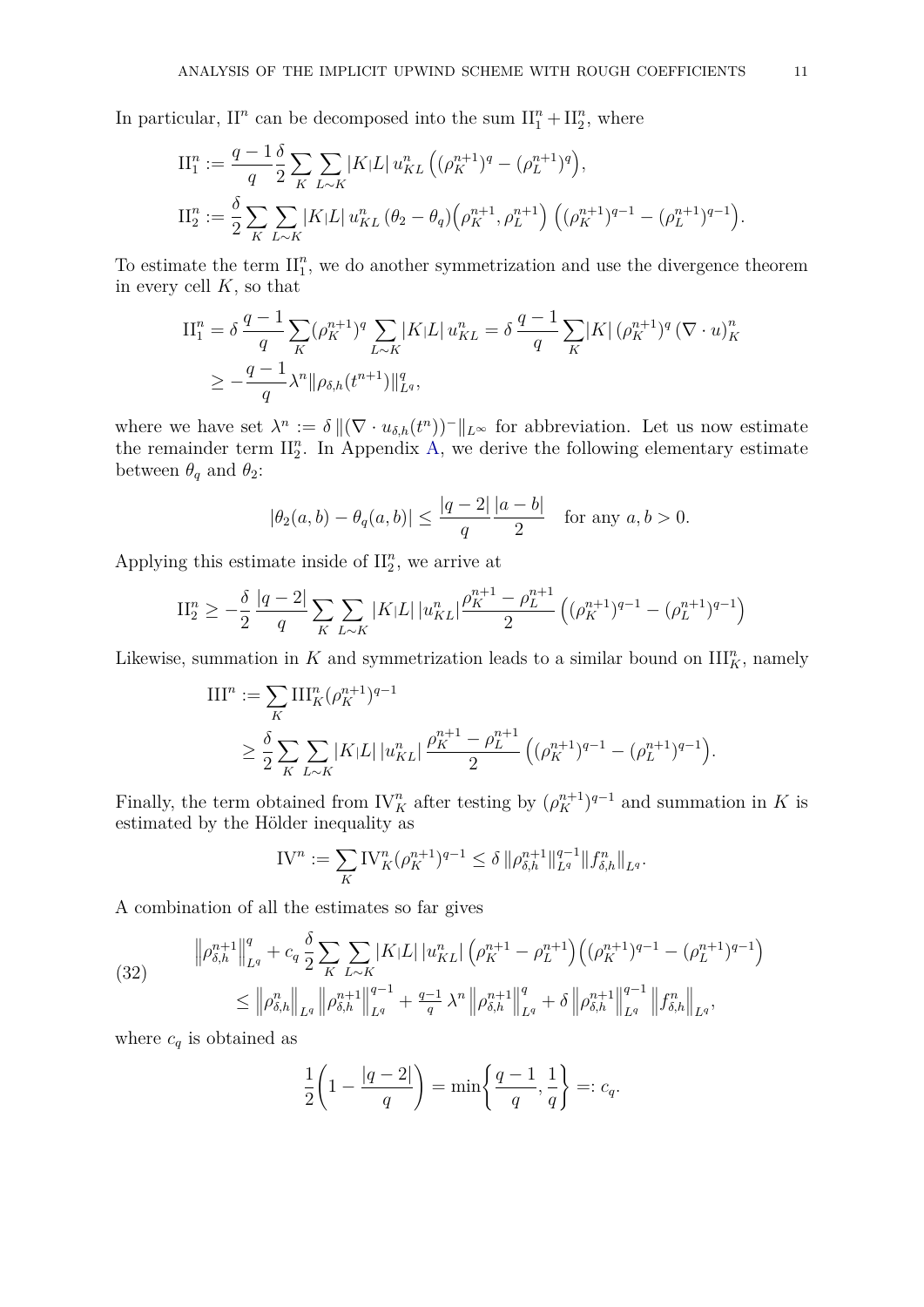Dropping for the moment the second term on the left hand side of [\(32\)](#page-10-0) and dividing by  $\|\rho_{\delta,h}^{n+1}\|_{L^q}^{q-1}$  gives the bound

(33) 
$$
\|\rho_{\delta,h}^{n+1}\|_{L^q}\left(1-\frac{q-1}{q}\lambda^n\right)\leq \|\rho_{\delta,h}^n\|_{L^q}+\delta\|f_{\delta,h}^n\|_{L^q}.
$$

From the choice of  $\delta_{\max}(\kappa)$  in [\(15\)](#page-4-1) it follows  $\frac{q-1}{q}\lambda^n \leq \frac{\kappa-1}{\kappa}$  $\frac{-1}{\kappa}$  and therefore

<span id="page-11-0"></span>
$$
\frac{1}{1 - \frac{q-1}{q}\lambda^n} \le 1 + \kappa \frac{q-1}{q} \lambda^n \le \exp\left(\kappa \frac{q-1}{q}\lambda^n\right)
$$

*.*

An iteration of [\(33\)](#page-11-0) thus generates the bound [\(30\)](#page-8-3).

In order to establish the energy estimates, we reconsider term  $I<sup>n</sup>$ . By the convexity of the map  $a \mapsto a^{\bar{q}}$ , we notice that for  $\bar{q} \in (1, 2]$  it holds

$$
\bar{q} a^{\bar{q}-1}(a-b) \ge a^{\bar{q}} - b^{\bar{q}} + \frac{\bar{q}(\bar{q}-1)}{2} \min\{a^{\bar{q}-2}, b^{\bar{q}-2}\}(a-b)^2
$$

$$
\ge a^{\bar{q}} - b^{\bar{q}} + \frac{\bar{q}(\bar{q}-1)}{2^{3-\bar{q}}} \left(\frac{a+b}{2}\right)^{\bar{q}-2} (a-b)^2.
$$

Applying this estimate with  $a = \rho_K^{n+1}$  and  $b = \rho_K^n$  yields

$$
I^{n} \geq \frac{1}{\bar{q}} \sum_{K} |K| \Big( (\rho_{K}^{n+1})^{\bar{q}} - (\rho_{K}^{n})^{\bar{q}} \Big) + \frac{\bar{q}-1}{2^{3-\bar{q}}} \sum_{K} |K| \Big( \frac{\rho_{K}^{n+1} + \rho_{K}^{n}}{2} \Big)^{\bar{q}-2} \Big( \rho_{K}^{n+1} - \rho_{K}^{n} \Big)^{2}.
$$

If we use this bound on  $I<sup>n</sup>$ , we obtain instead of  $(32)$  that

$$
\frac{1}{\bar{q}} \left\| \rho_{\delta,h}(t^{n+1}) \right\|_{L^{\bar{q}}}^{\bar{q}} + \frac{\bar{q}-1}{2^{3-\bar{q}}} \sum_{K} |K| \left( \frac{\rho_K^{n+1} + \rho_K^n}{2} \right)^{\bar{q}-2} \left( \rho_K^{n+1} - \rho_K^n \right)^2 \n+ c_{\bar{q}} \frac{\delta}{2} \sum_{K} \sum_{L \sim K} |K|L| |u_{KL}^n| \left( \rho_K^{n+1} - \rho_L^{n+1} \right) \left( \left( \rho_K^{n+1} \right)^{\bar{q}-1} - \left( \rho_L^{n+1} \right)^{\bar{q}-1} \right) \n\leq \frac{1}{\bar{q}} \left\| \rho_{\delta,h}(t^n) \right\|_{L^{\bar{q}}}^{\bar{q}} + \frac{\bar{q}-1}{\bar{q}} \lambda^n \left\| \rho_{\delta,h}(t^{n+1}) \right\|_{L^{\bar{q}}}^{\bar{q}} + \delta \left\| \rho_{\delta,h}(t^{n+1}) \right\|_{L^{\bar{q}}}^{\bar{q}-1} \left\| f_{\delta,h}(t^n) \right\|_{L^{\bar{q}}}.
$$

It is furthermore convenient to rewrite the third term on the left-hand side by applying the following elementary inequality for any  $\bar{q} \in (1, 2]$  and any  $a, b > 0$ 

$$
(a-b)^2 \left(\frac{a+b}{2}\right)^{\bar{q}-2} \le (a-b) \frac{a^{\bar{q}-1} - b^{\bar{q}-1}}{\bar{q}-1},
$$

with  $a = \rho_K^{n+1}$  and  $b = \rho_L^{n+1}$ . Therewith, summation over *n*, then yields

$$
\sum_{K} |K| \left(\frac{\rho_{K}^{n+1} + \rho_{K}^{n}}{2}\right)^{\bar{q}-2} \left(\rho_{K}^{n+1} - \rho_{K}^{n}\right)^{2} \n+ \delta \sum_{K} \sum_{L \sim K} |K|L||u_{KL}^{n} \left(\frac{\rho_{K}^{n+1} + \rho_{L}^{n+1}}{2}\right)^{\bar{q}-2} \left(\rho_{K}^{n+1} - \rho_{L}^{n+1}\right)^{2} \n\leq C_{\bar{q}} \left(\left\|\rho_{h}^{0}\right\|_{L^{\bar{q}}}^{\bar{q}} + \left\|\left(\nabla \cdot u\right)_{\delta,h}^{-}\right\|_{L^{1}(L^{\infty})} \left\|\rho_{\delta,h}\right\|_{L^{\infty}(L^{\bar{q}})}^{\bar{q}} + \left\|\rho_{\delta,h}\right\|_{L^{\infty}(L^{\bar{q}})}^{\bar{q}-1} \left\|f_{\delta,h}\right\|_{L^{1}(L^{\bar{q}})}^{\bar{q}}\right).
$$

Applying the just proven stability estimate [\(30\)](#page-8-3) yields [\(31\)](#page-9-0).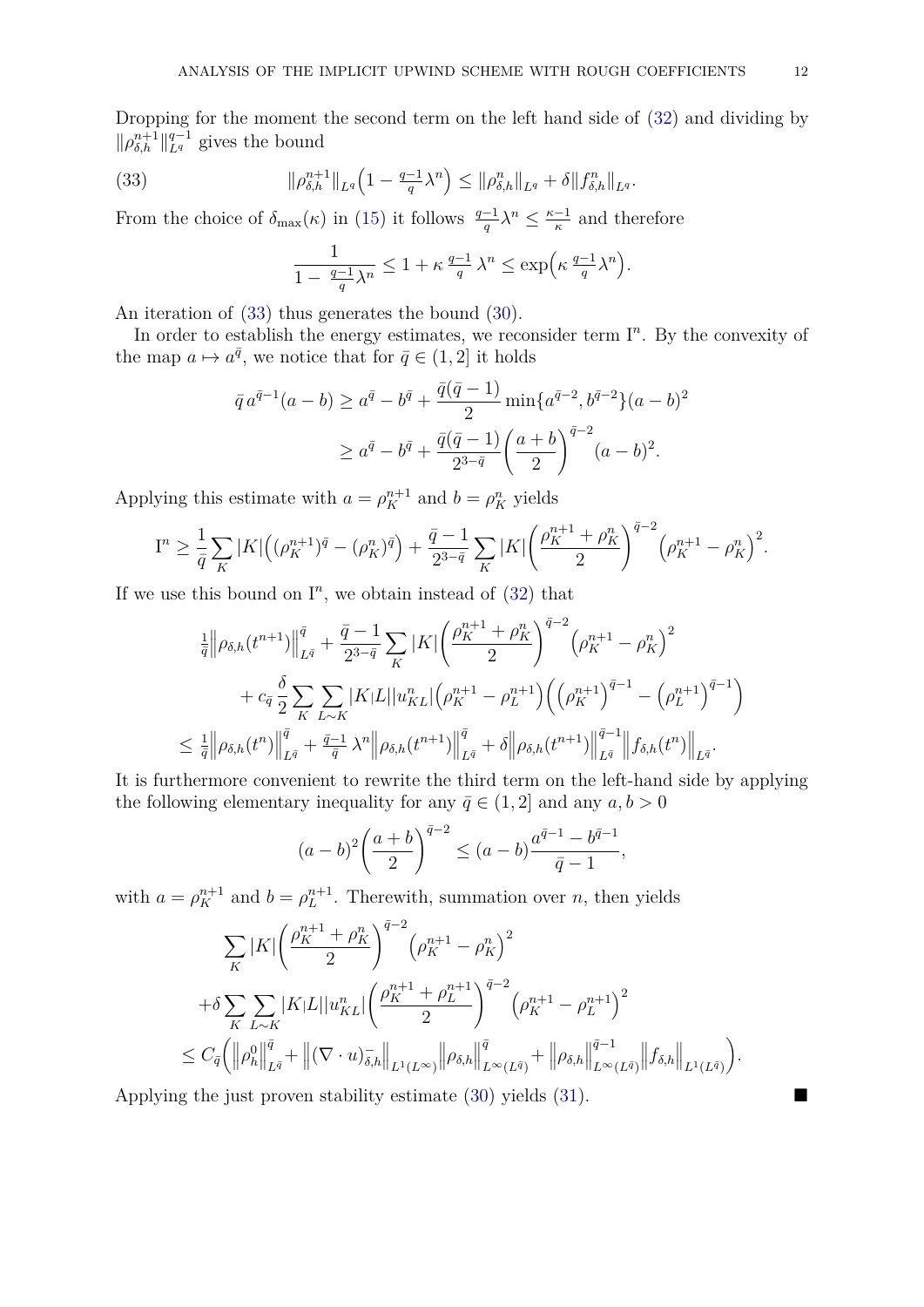Before stating and proving the afore mentioned weak *BV* estimates for the upwind scheme, we note two obvious relations between exact and approximated data. From the definitions in Section [2,](#page-3-0) it immediately follows that the initial total masses are identical in the continuous and the discrete models:

$$
\int_{\Omega} \rho_h^0 dx = \sum_{K \in \mathcal{T}} \int_K \rho_h^0 dx = \sum_{K \in \mathcal{T}} \int_K \rho^0 dx = \int_{\Omega} \rho^0 dx.
$$

Similarly, as for the continuous problem, the approximate net source is vanishing at any time  $t \in (0, T)$ , because with  $n \in [0, N - 1]$  such that  $t \in [t^n, t^{n+1})$  it holds

<span id="page-12-0"></span>
$$
\int_{\Omega} f_{\delta,h}(t,x) dx = \sum_{K \in \mathcal{T}} \int_{K} f_{\delta,h}(t,x) dx = \frac{1}{\delta} \int_{t^n}^{t^{n+1}} \int_{\Omega} f(t,x) dx dt \stackrel{(3)}{=} 0.
$$

We will see in Lemma [1](#page-8-1) below that these two facts together entail for any  $t \in (0,T)$  that

(34) 
$$
\int_{\Omega} \rho_{\delta,h}(t,x) dx = \int_{\Omega} \rho(t,x) dx.
$$

Let us now prove some basic estimates between discretized and continuous versions of various quantities.

<span id="page-12-1"></span>**Lemma 3.** The following estimates hold:  $||f_{\delta,h}||_{L^1(L^q)} \le ||f||_{L^1(L^q)}$ ,  $||\rho_h^0||_{L^q} \le ||\rho^0||_{L^q}$  and  $\|(\nabla \cdot u)_{\delta,h}^{-}\|_{L^{1}(L^{\infty})} \leq \|(\nabla \cdot u)^{-}\|_{L^{1}(L^{\infty})}.$ 

*Proof.* The estimate for the initial data is a straight-forward consequence of Jensen's inequality. Indeed,

$$
\|\rho_h^0\|_{L^q}^q = \sum_{K\in\mathcal{T}} |K| \left| \int_K \rho^0 dx \right|^q \le \sum_{K\in\mathcal{T}} \int_K |\rho^0|^q dx = \|\rho^0\|_{L^q}^q.
$$

By essentially the same reasoning, for any source term of the form  $f(t, x) = f<sup>1</sup>(t) f<sup>2</sup>(x)$ , it holds that

$$
||f_{\delta,h}||_{L^1(L^q)} = ||f_{\delta}^1||_{L^1}||f_h^2||_{L^q} \leq ||f^1||_{L^1}||f^2||_{L^q} = ||f||_{L^1(L^q)},
$$

if by subscript  $\delta$  and  $h$  we denote the discretization in time and space, respectively. It remains to conclude with an approximation argument: Thanks to the density of smooth functions in  $L^1(L^q)$ , it is enough to prove the statement for continuous functions. Moreover, the Stone–Weierstraß theorem enables us to furthermore approximate continuous functions uniformly by functions of the form  $f^1(t)f^2(x)$ —for which the estimate is shown above. The proof for  $\nabla \cdot u$  follows from a combination of the Jensen inequality applied to the convex function  $a \mapsto (a)^-$  with the argument above.

As a consequence, under the assumptions of Theorem [1,](#page-5-5) the expressions in the right-hand sides of [\(30\)](#page-8-3) and [\(31\)](#page-9-0) are both  $\mathcal{O}(1)$ , for instance,

<span id="page-12-2"></span>(35) k*ρδ,h*k*L*∞(*Lq*) . 1*.*

Let us now establish the weak *BV* estimates in space and time, which will occur in later estimates and are a manifestation of the numerical diffusion.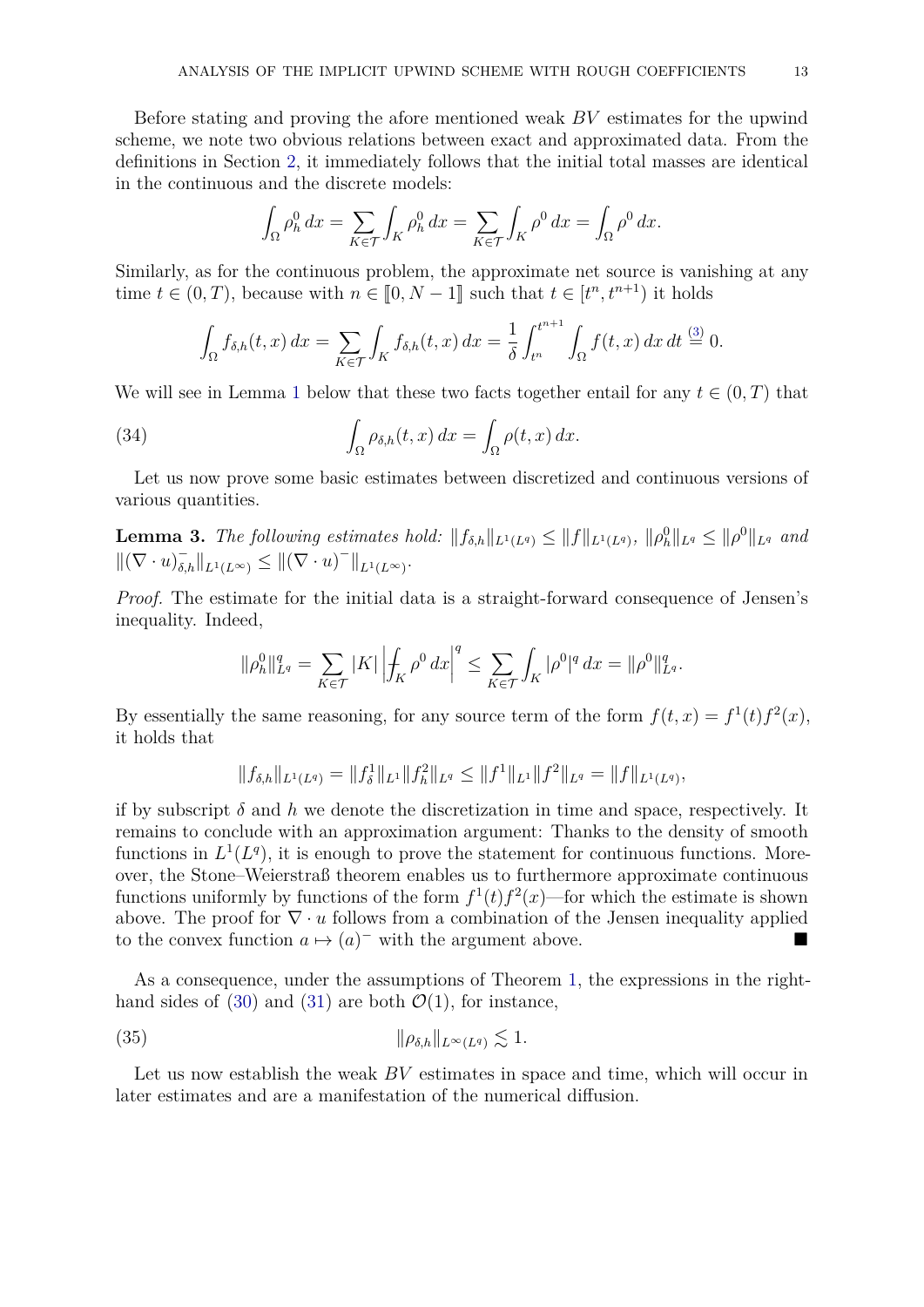<span id="page-13-0"></span>**Proposition 1** (Weak *BV* estimates)**.** *Suppose the assumptions of Theorem [1](#page-5-5) hold and let*  $\rho_{\delta,h}$  *be the solution to the implicit upwind scheme* [\(12\)](#page-4-0)*. Then, it holds* 

<span id="page-13-2"></span>(36) 
$$
\sum_{n=0}^{N-1} \sum_{K} |K| |\rho_K^{n+1} - \rho_K^n| \lesssim \sqrt{\frac{T}{\delta}},
$$

<span id="page-13-1"></span>(37) 
$$
\delta \sum_{n=0}^{N-1} \sum_{K} \sum_{L \sim K} |K| L ||u_{KL}^{n}|| \rho_{K}^{n+1} - \rho_{L}^{n+1}| \lesssim \sqrt{\frac{T ||u||_{L^{\infty}}}{h}}.
$$

Notice that these estimates do not have any counterparts in the continuous model [\(1\)](#page-0-0). In particular, no compactness estimates can be inferred.

*Proof.* The solution to the upwind scheme can be split into  $\rho_{\delta,h} = (\rho_{\delta,h})_+ - (\rho_{\delta,h})_$ where  $(\rho_{\delta,h})_{\pm}$  is the nonnegative discrete solution with data  $(\rho_h^0)^{\pm}$  and  $(f_{\delta,h})^{\pm}$  (first discretized then decomposed). Hence, once we have established the estimates  $(37)$ and [\(36\)](#page-13-2) for nonnegative data, the estimate follows for general data just by the triangle inequality and the above observation. Therefore, let  $\rho_{\delta,h}$  be the nonnegative solution of the upwind scheme to the nonnegative data  $\rho_h^0$  and  $f_{\delta,h}$ . The term [\(37\)](#page-13-1) is estimated by applying the Cauchy-Schwarz inequality, whereby we smuggle in an additional weight  $((\rho_K^{n+1} + \rho_L^{n+1})/2)^{\bar{q}-2}$  for some  $\bar{q} \in (1, \min\{q, 2\}]$ :

$$
\sum_{K} \sum_{L \sim K} |K|L||u_{KL}^{n}||\rho_{K}^{n+1} - \rho_{L}^{n+1}|
$$
\n
$$
\leq \left(\sum_{K} \sum_{L \sim K} |K|L||u_{KL}^{n}|\left(\rho_{K}^{n+1} - \rho_{L}^{n+1}\right)^{2}\left(\frac{\rho_{K}^{n+1} + \rho_{L}^{n+1}}{2}\right)^{\bar{q}-2}\right)^{\frac{1}{2}}
$$
\n
$$
\times \left(\sum_{K} \sum_{L \sim K} |K|L||u_{KL}^{n}|\left(\frac{\rho_{K}^{n+1} + \rho_{L}^{n+1}}{2}\right)^{2-\bar{q}}\right)^{\frac{1}{2}} =: (\mathbf{I}^{n} \times \mathbf{II}^{n})^{\frac{1}{2}}.
$$

After summing over  $n$  and another Hölder inequality in time, the term  $I<sup>n</sup>$  can be directly estimated by the energy estimate [\(31\)](#page-9-0) from Lemma [2](#page-8-2) for  $\bar{q} \in (1, \min\{q, 2\}]$ . For the term II<sup>n</sup>, we observe that  $((a + b)/2)^{2-\bar{q}} \le a^{2-\bar{q}} + b^{2-\bar{q}}$  for any  $a, b > 0$  and use the regularity assumption on the mesh [\(8\)](#page-3-2) to estimate

$$
\mathcal{II}^n \le 2||u||_{L^{\infty}} \sum_K \left(\rho_K^{n+1}\right)^{2-\bar{q}} \sum_{L \sim K} |K|L| \lesssim \frac{||u||_{L^{\infty}}}{h} \sum_K |K| \left(\rho_K^{n+1}\right)^{2-\bar{q}}.
$$

Now, we choose  $\bar{q} = q$  if  $q \in (1, 2)$  and obtain after summation over *n*:

$$
\sum_{n=0}^{N-1} \delta \, \prod^{n} \lesssim \frac{T \|u\|_{L^{\infty}}}{h} \|\rho_{\delta,h}\|_{L^{\infty}(L^{2-q})}.
$$

Since  $q \geq 1$ , we have that  $2 - q < q$  and can estimate  $\|\rho_{\delta,h}\|_{L^{\infty}(L^{2-q})}$  by  $\|\rho_{\delta,h}\|_{L^{\infty}(L^{q})}$  up to a factor depending on  $|\Omega|$ . In the case  $q \geq 2$ , we choose  $\bar{q} = 2$  in [\(31\)](#page-9-0) and deduce the analogous result. Notice that the solution is uniformly bounded in any  $L^{\infty}(L^{\bar{q}})$  with  $\bar{q} \leq q$ thanks to the stability estimate [\(30\)](#page-8-3) and the bounds from Lemma [3.](#page-12-1) A combination of the previous estimates yields [\(37\)](#page-13-1).

The estimate [\(36\)](#page-13-2) follows along the same lines by first applying the Cauchy-Schwarz inequality with the same weight and then the a priori estimates [\(30\)](#page-8-3) and [\(31\)](#page-9-0).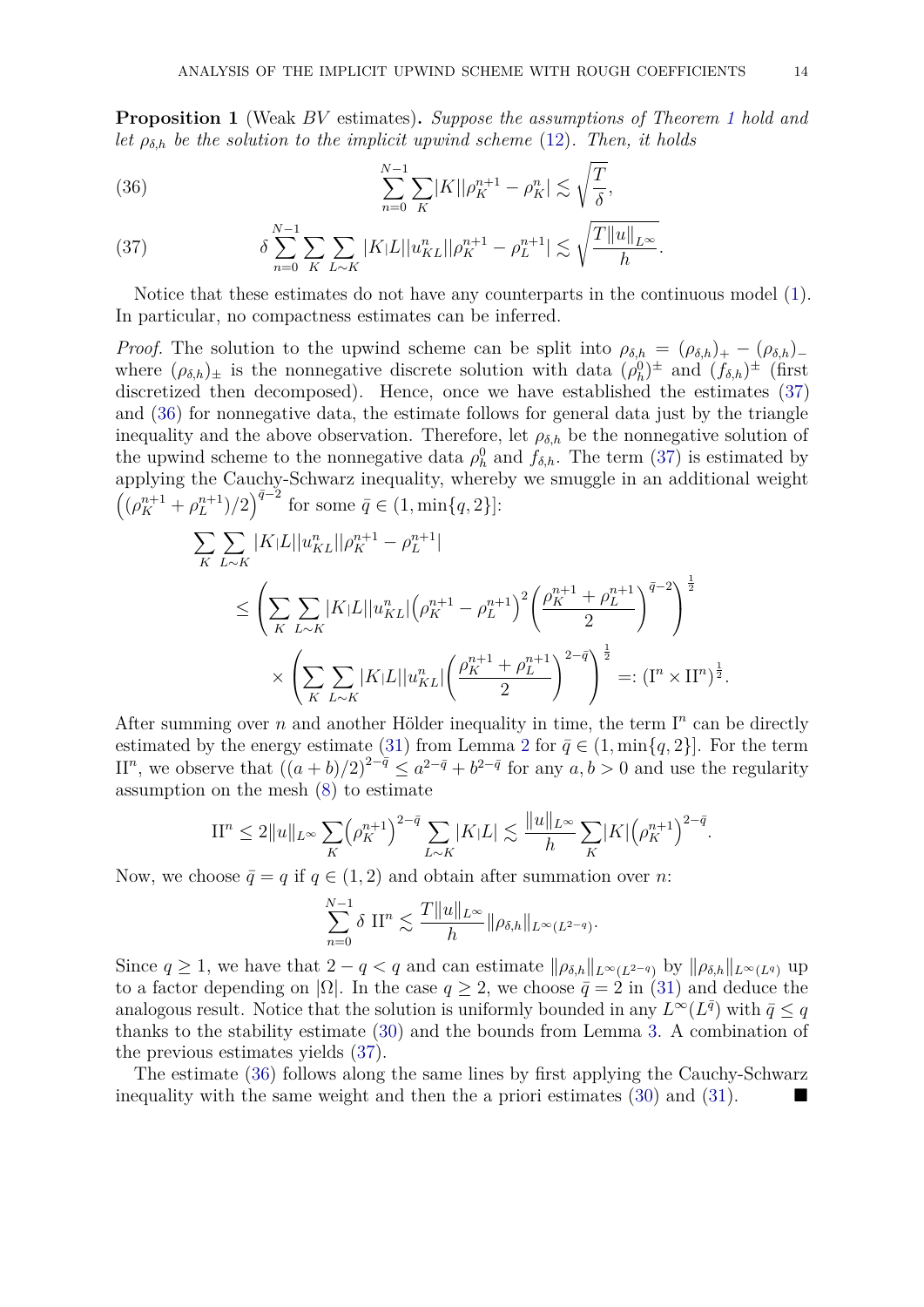#### 6. Error estimates and proof of Theorem [1](#page-5-5)

<span id="page-14-0"></span>In this section, we present the proof of our main result Theorem [1.](#page-5-5) We will see that there are two classes of discretization errors contributing to estimate [\(19\)](#page-5-4). The first class consists of errors introduced by the discretization of time and space, and thus by the corresponding finite volume approximations of data and coefficients. These errors are  $\mathcal{O}(h+\delta)$ . The second class is caused by the discretization of the scheme, which is usually referred to as the truncation error. These latter errors are all  $\mathcal{O}(h^{1/2} + \delta^{1/2})$ , and are related to the phenomenon of numerical diffusion, see, for instance, Section 2.4 in [\[18\]](#page-26-6).

6.1. **Discretization of data.** We begin the error analysis by addressing the various errors caused by the discretization of time and space. The first one concerns the discretization of the time steps for the continuous problem.

<span id="page-14-1"></span>**Lemma 4** (Discretization of time). *For*  $n \in [0, N - 1]$  *and any*  $t \in [t^n, t^{n+1})$  *it holds* 

$$
D_r(\rho(t),\rho(t^n)) \lesssim \frac{\delta ||u||_{L^{\infty}}}{r} + \frac{\delta ||f||_{L^{\infty}(W^{-1,1})}}{r}.
$$

The next error is caused by the spatial discretization of the data. Here  $f_h$  is defined analogously to  $\rho_h^0$ , thus still continuous in time. The statement of this lemma is an immediate consequence of the stability estimates for continuity equations established in [\[19\]](#page-26-7). The argument for the initial data is already given in [\[18,](#page-26-6) Lemma 8].

<span id="page-14-2"></span>**Lemma 5** (Spatial discretization of data). Let  $\rho^h$  be the solution of the continuity *equation* [\(1\)](#page-0-0) *with initial datum*  $\rho_h^0$  *and source-sink distribution*  $f_h$ *. Then it holds for any*  $t \in [0, T]$  *that* 

$$
D_r(\rho(t), \rho^h(t)) \lesssim 1 + \frac{h}{r}.
$$

Thirdly, we consider the error caused by discretizing data and coefficients in the time variable. Here the subscript  $\delta$  refers to discretization by averaging over  $\left[t^n, t^{n+1}\right)$ .

<span id="page-14-3"></span>**Lemma 6** (Temporal discretization of data). Let  $\rho^{\delta}$  be the solution of the continuity *equation* [\(1\)](#page-0-0) *with driving vector field*  $u_{\delta}$  *and source-sink distribution*  $f_{\delta}$ *. Then it holds for any*  $\ell \in [0, N]$  *that* 

$$
D_r(\rho(t^{\ell}), \rho^{\delta}(t^{\ell})) \lesssim 1 + \frac{\delta ||u||_{L^{\infty}}}{r}.
$$

The argument for this last error estimate substantially differs from those for Lemmas [4](#page-14-1) and [5](#page-14-2) (and those from [\[20,](#page-26-8) [18\]](#page-26-6)). In fact, to control the errors caused by the discretization of time we have to subtly change from Eulerian to Lagrangian coordinates and invoke the recently developed theory of maximal Lagrangian flows by Ambrosio, Colombo and Figalli [\[2\]](#page-25-8).

We postpone the proofs of Lemmas [4](#page-14-1) to [6](#page-14-3) until Subsection [6.3](#page-16-0) below. In view of the triangle inequality [\(25\)](#page-7-2), these first results imply that for any  $t \in (0, T)$  it holds

<span id="page-14-4"></span>
$$
(38) \qquad D_r(\rho(t),\rho_{\delta,h}(t)) \lesssim D_r(\rho^{\delta,h}(t^{\ell}),\rho_{\delta,h}(t^{\ell})) + 1 + \frac{\delta ||u||_{L^{\infty}}}{r} + \frac{\delta ||f||_{L^{\infty}(W^{-1,1})}}{r} + \frac{h}{r},
$$

where  $\ell \in [0, N]$  is such that  $t \in [t^{\ell}, t^{\ell+1})$  and  $\rho^{\delta, h}$  is the unique distributional solution to the continuity equation [\(1\)](#page-0-0) with initial datum  $\rho_h^0$ , source-sink distribution  $f_{\delta,h}$  and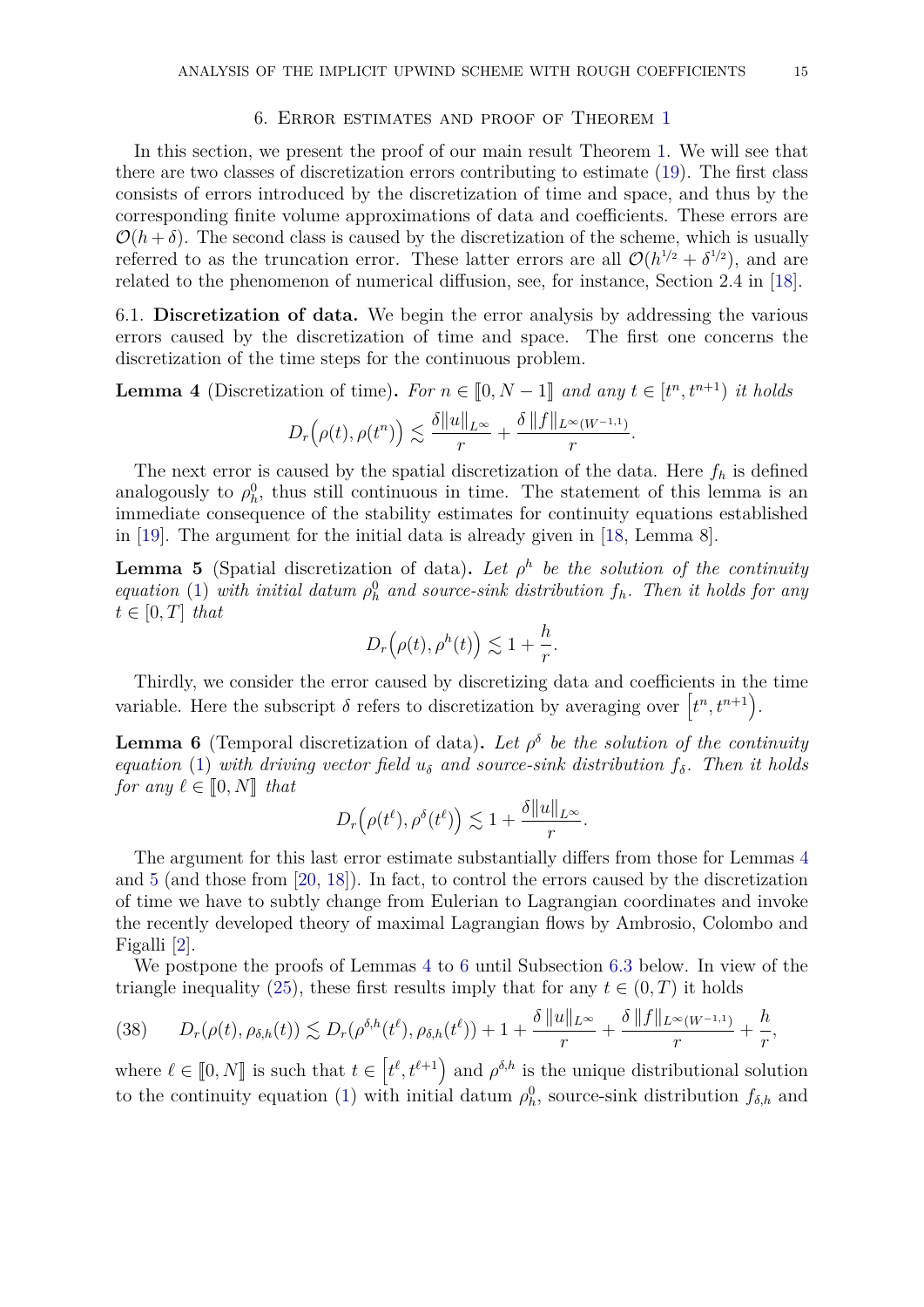velocity  $u_{\delta}$ . The remaining error  $D_r(\rho^{\delta,h}(t^{\ell}), \rho_{\delta,h}(t^{\ell}))$  governs the convergence rate. Its treatment will be illustrated in what follows.

6.2. **The error caused by the scheme.** By the virtue of eliminating the discretization errors in the previous subsection, we tacitly assume from here on that the continuous problem is solved with data  $\rho_h^0$ ,  $f_{\delta,h}$  and  $u_{\delta}$  and that  $t = t^{\ell}$  for some  $\ell \in [0, N]$ , i.e., we<br>assume that  $\rho(t) = \rho_{h}^{\delta,h}(\ell)$ . We will see that the truncation error caused by the scheme assume that  $\rho(t) = \rho^{\delta,h}(t^{\ell})$ . We will see that the truncation error caused by the scheme is  $\mathcal{O}(\sqrt{h} + \sqrt{\delta})$ . Our goal in the following is to portray the main steps in the estimate of the discrete rate of change of the distance  $D_r(\rho(t^n), \rho_{\delta,h}(t^n))$ . In fact, it turns out that instead of analyzing  $\rho_{\delta,h}$ , it is more convenient to study the piecewise linear temporal approximate solution defined by

$$
\widehat{\rho}_{\delta,h}(t,x) := \frac{t - t^n}{\delta} \rho_K^{n+1} + \frac{t^{n+1} - t}{\delta} \rho_K^n \quad \text{for a.e. } (t,x) \in \left[ t^n, t^{n+1} \right) \times K.
$$

Since  $\hat{\rho}_{\delta,h}(t^n) = \rho_{\delta,h}(t^n)$  for any  $n \in [0, N]$ , there is no additional error term to consider<br>by replacing the piecewise constant (in time) approximation by the piecewise linear by replacing the piecewise constant (in time) approximation by the piecewise linear approximation. The advantage of considering  $\hat{\rho}_{\delta,h}$  instead of  $\rho_{\delta,h}$  is that the former is (weakly) differentiable. Indeed, in a first step, we formally compute the rate of change of the Kantorovich–Rubinstein distance between  $\rho$  and  $\hat{\rho}_{\delta,h}$ :

$$
\frac{d}{dt}D_r(\rho,\widehat{\rho}_{\delta,h}) = \int_{\Omega} \zeta_{\text{opt}}(\partial_t \rho - \partial_t \widehat{\rho}_{\delta,h}) dx.
$$

Here,  $\zeta_{\text{opt}} = \zeta_{\text{opt}}(t)$  denotes the Kantorovich potential corresponding to  $D_r(\rho, \hat{\rho}_{\delta,h})$  at time t. By construction, it holds  $\partial_t \hat{\rho}_{\delta,h} = \delta^{-1}(\rho_h^{n+1} - \rho_h^n)$  where we have set  $\rho_h^n = \rho_h(t^n)$  for any *n*. The time derivative of  $\rho$  does in general not exist. However, using the continuity equation and formally integrating by parts, the above formula may be rewritten as

$$
\frac{d}{dt}D_r(\rho,\widehat{\rho}_{\delta,h}) = \int_{\Omega}\nabla\zeta_{\text{opt}}\cdot u\rho\,dx + \int_{\Omega}\zeta_{\text{opt}}f\,dx - \frac{1}{\delta}\int_{\Omega}\zeta_{\text{opt}}\left(\rho_h^{n+1} - \rho_h^n\right)dx.
$$

In fact, arguing as in [\[19,](#page-26-7) Lemma 1], this identity can be established rigorously. We now use formulation [\(14\)](#page-4-6) of the upwind scheme and notice that the source term drops out because  $f = f_{\delta,h}$  by the virtue of Lemma [5.](#page-14-2) After integration over  $\left[t^n, t^{n+1}\right)$ , we thus find

(39) 
$$
D_r\left(\rho(t^{n+1}), \rho_{\delta,h}(t^{n+1})\right) - D_r\left(\rho(t^n), \rho_{\delta,h}(t^n)\right) = \mathbf{I}^n + \mathbf{II}^n + \mathbf{III}^n,
$$

where

<span id="page-15-0"></span>
$$
I^n := \int_{t^n}^{t^{n+1}} \int_{\Omega} \nabla \zeta_{\text{opt}} \cdot u \left(\rho - \rho_h^{n+1}\right) dx dt,
$$
  
\n
$$
II^n := \int_{t^n}^{t^{n+1}} \int_{\Omega} \nabla \zeta_{\text{opt}} \cdot u \, \rho_h^{n+1} dx dt + \delta \sum_K (\zeta_{\text{opt}})_K^n \sum_{L \sim K} |K| L |u_{KL}^n \frac{\rho_K^{n+1} + \rho_L^{n+1}}{2},
$$
  
\n
$$
III^n := \delta \sum_K (\zeta_{\text{opt}})_K^n \sum_{L \sim K} |K| L |u_{KL}^n| \frac{\rho_K^{n+1} - \rho_L^{n+1}}{2},
$$

with  $(\zeta_{\text{opt}})_K^n := f_{t^n}^{t^{n+1}} f_K \zeta_{\text{opt}} dx dt$ .

Up to a shift in the time variable, the first error term  $I<sup>n</sup>$  can be controlled by the techniques developed in [\[19\]](#page-26-7) to establish stability estimates for continuity equations. The time shift can then be compensated with the help of the temporal weak *BV* estimate [\(36\)](#page-13-2) from Proposition [1.](#page-13-0)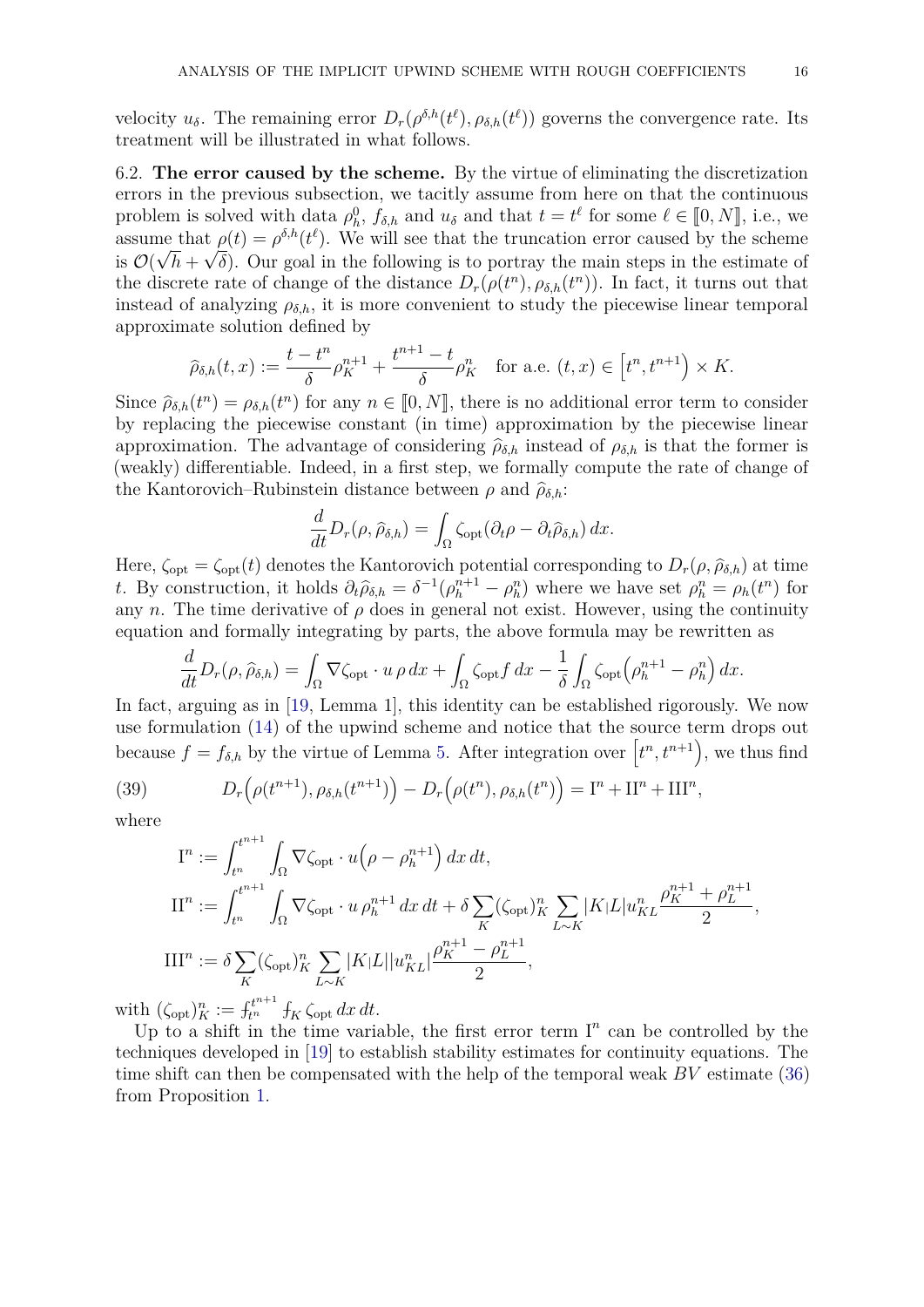<span id="page-16-2"></span>**Lemma 7** (Estimate of  $I^n$ ).

$$
\sum_{n=0}^{N-1} \mathbf{I}^n \lesssim 1 + \frac{\sqrt{\delta T}}{r} ||u||_{L^{\infty}}.
$$

The second error term  $\mathbb{I}^n$  has to be rewritten using an integration by parts. An important ingredient in the following bound is the spatial weak *BV* estimate [\(37\)](#page-13-1) from Proposition [1.](#page-13-0)

<span id="page-16-3"></span>**Lemma 8** (Estimate of  $II<sup>n</sup>$ ).

$$
\sum_{n=0}^{N-1} \mathcal{II}^n \lesssim \frac{\sqrt{hT||u||_{L^{\infty}}} + h}{r}.
$$

The last error term  $III<sup>n</sup>$  is of purely diffusive origin and is controlled again thanks to [\(37\)](#page-13-1) from Proposition [1.](#page-13-0)

<span id="page-16-1"></span>**Lemma 9** (Estimate of  $III<sup>n</sup>$ ).

$$
\sum_{n=0}^{N-1} \text{III}^n \lesssim \frac{\sqrt{hT||u||_{L^{\infty}}}}{r}.
$$

The proof of Theorem [1](#page-5-5) now follows by a combination of the Lemmas [4](#page-14-1)[–9.](#page-16-1) Indeed, summing over  $n \in [0, \ell - 1]$  in [\(39\)](#page-15-0), using the fact that  $\rho(0) = \rho^{\delta, h}(0) = \rho_{\delta, h}(0)$  by the hypothosis of this subsection, and using Lemmas 7–0, we find that hypothesis of this subsection, and using Lemmas [7–](#page-16-2)[9,](#page-16-1) we find that

$$
D_r(\rho(t^{\ell}), \rho_{\delta,h}(t^{\ell})) = \sum_{n=0}^{\ell-1} \left( D_r(\rho(t^{n+1}), \rho_{\delta,h}(\rho^{n+1})) - D_r(\rho(t^n), \rho_{\delta,h}(\rho^n)) \right)
$$
  

$$
\lesssim 1 + \frac{\sqrt{\delta T} ||u||_{L^{\infty}}}{r} + \frac{\sqrt{hT} ||u||_{L^{\infty}}}{r}
$$

if *h* is sufficiently small. Plugging this estimate into [\(38\)](#page-14-4) then yields the statement in Theorem [1.](#page-5-5)

<span id="page-16-0"></span>6.3. **The proofs of the Lemmas [4](#page-14-1)[–9.](#page-16-1)** To simplify the notation in the following, we occasionally write  $\psi_t$  for  $\psi(t, \cdot)$  for a given function  $\psi \in L^1((0, T); X)$ .

We start with the short proof of Lemma [4.](#page-14-1)

*Proof of Lemma [4.](#page-14-1)* We choose  $n \in [0, N]$  such that  $t \in [t^n, t^{n+1})$  and write  $\zeta_t = \zeta_{\text{opt}}(t, \cdot)$ <br>if  $\zeta_{\text{opt}}(t, \cdot)$  is the Kantorovich potential corresponding to  $D$  (e.g. ) so that  $D$  (e.g. ) = if  $\zeta_{\text{opt}}$  is the Kantorovich potential corresponding to  $D_r(\rho_t, \rho_{t^n})$ , so that  $D_r(\rho_t, \rho_{t^n})$  $\int_{\Omega} \zeta_t(\rho_t - \rho_{t^n}) dx$ . Using the distributional formulation of [\(1\)](#page-0-0), we then find

$$
D_r(\rho_t, \rho_{t^n}) = \int_{t^n}^t \int_{\Omega} \nabla \zeta_t \cdot u_s \, \rho_s \, dx \, ds + \int_{t^n}^t \int_{\Omega} \zeta_t f_s \, dx \, ds.
$$

In view of [\(29\)](#page-8-4), the first term on the right-hand side is easily controlled by

$$
\frac{\delta}{r}||u||_{L^{\infty}}||\rho||_{L^{\infty}(L^1)} \lesssim \frac{\delta}{r}||u||_{L^{\infty}}.
$$

For the second term we have by using [\(27\)](#page-7-3)

$$
\int_{t^n}^t \int_{\Omega} \zeta_t f_s \, dx ds \leq \frac{1}{r} \int_{t^n}^t \|f\|_{W^{-1,1}} \, ds \leq \frac{\delta}{r} \|f\|_{L^{\infty}(W^{-1,1})}.
$$

A combination of the previous estimates yields the statement of the lemma.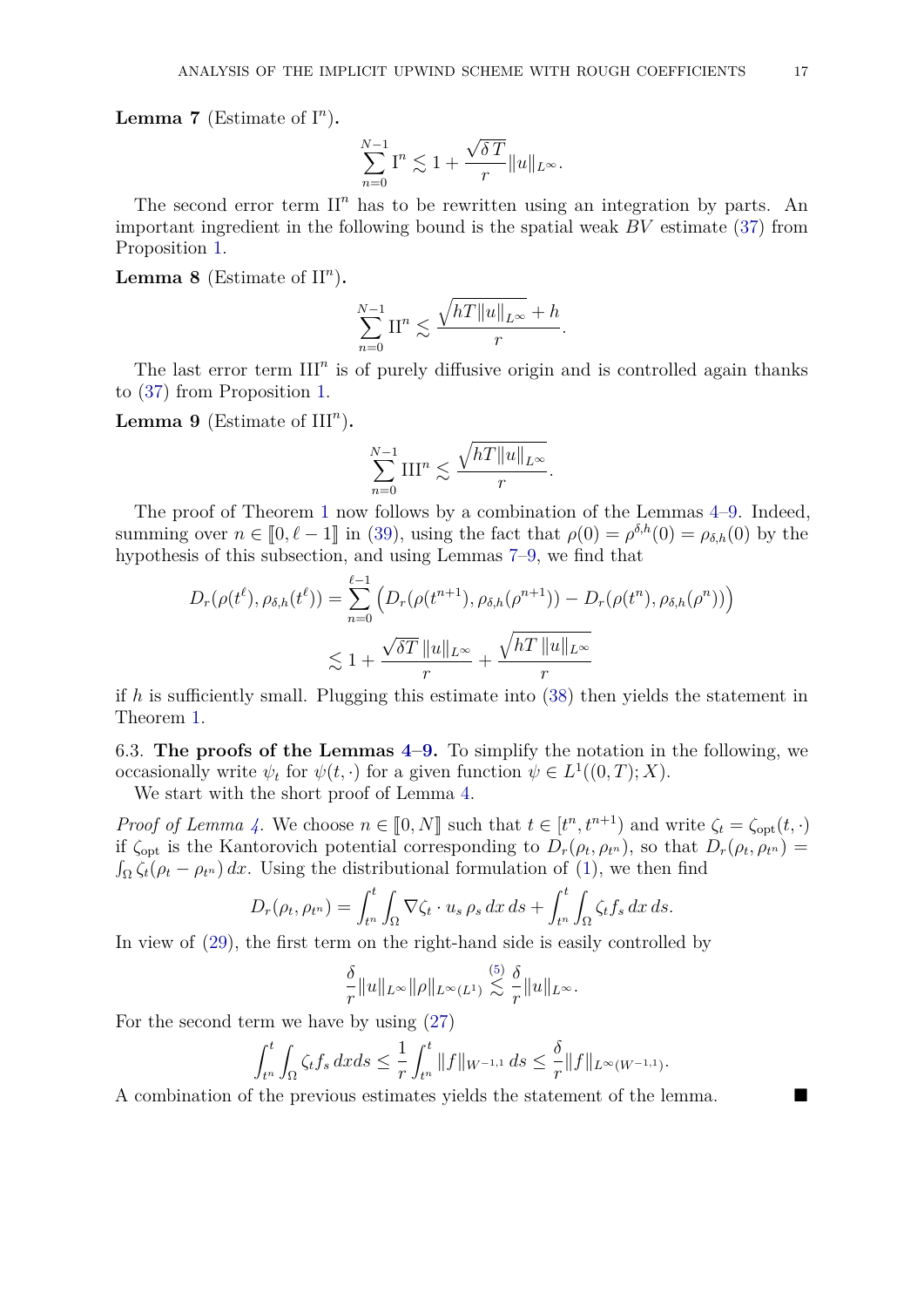The proofs of Lemmas [5–](#page-14-2)[9](#page-16-1) have the flavor of stability estimates for continuity equations as those that were recently established in [\[19,](#page-26-7) [20\]](#page-26-8). Their main ingredients are new estimates on the rate of change of the Kantorovich–Rubinstein distance in which Crippa– De Lellis-type inequalities play a central role. Such inequalities, first derived in [\[6\]](#page-25-9) and adapted to the context of Kantorovich–Rubinstein distances in [\[5\]](#page-25-10) and [\[16\]](#page-26-11), provide a way of bounding integrals of difference quotients by  $L^p$  norms of gradients. At the heart of their proofs is a standard tool from harmonic analysis: the maximal function. The maximal function of a given function  $v$  on  $\Omega$  is defined by

<span id="page-17-0"></span>
$$
Mv(x) := \sup_{r>0} \frac{1}{r^d} \int_{B_r(x) \cap \Omega} |v| \, dx.
$$

One of the fundamental estimates in the theory of singular integrals is the  $L^p$  bound on the maximal function,

(40) k*Mv*k*L<sup>p</sup>* . k*v*k*L<sup>p</sup> ,*

which is valid for any  $p \in (1,\infty]$ . In the sequel, we will apply this estimate to the velocity gradient  $\nabla u$ . The fact that [\(40\)](#page-17-0) fails in the case  $p = 1$  is the reason why or theory does not extend to the setting where  $u \in L^1(W^{1,1})$ . Moreover, we need a pointwise estimate which is of Morrey-type, namely

<span id="page-17-1"></span>(41) 
$$
\frac{|v(x) - v(y)|}{|x - y|} \lesssim (M\nabla \bar{v})(x) + (M\nabla \bar{v})(y) \quad \text{for a.e. } x, y \in \Omega.
$$

Hereby,  $\bar{v}$  denotes a Sobolev extension of *v* on  $\mathbb{R}^d$ . The fundamental inequality for maximal functions [\(40\)](#page-17-0) can be found in any standard reference on harmonic analysis, see, for instance, [\[21,](#page-26-12) p. 5, Theorem 1]. The Morrey-type estimate [\(41\)](#page-17-1) is rather elementary. Its proof is, for instance, contained in [\[10,](#page-25-7) p. 143, Theorem 3]. The Sobolev extension theorem is given in [\[10,](#page-25-7) p. 135, Theorem 1].

*Proof of Lemma [5.](#page-14-2)* For notational convenience in the proof, we omit the time dependence of the occurring functions, if the context allows it. We first notice that the rate of change of the Kantorovich distance between the two solutions  $\rho$  and  $\rho^h$  which are both advected by the same velocity field takes the form

$$
\frac{d}{dt}D_r(\rho,\rho^h) = \int_{\Omega} \nabla \zeta_{\text{opt}} \cdot u\left(\rho - \rho^h\right) dx + \int_{\Omega} \zeta_{\text{opt}}\left(f - f_h\right) dx.
$$

The proof for the homogeneous continuity equation is contained in [\[19\]](#page-26-7) and is easily adapted to the case that includes sources and sinks. The second term on the right-hand side is estimated by  $D_r(f, f_h)$  due to the dual variational formula [\(23\)](#page-7-1). For the first term we claim that

(42) 
$$
\left| \int_{\Omega} \nabla \zeta_{\text{opt}} \cdot u \left( \rho - \rho^h \right) dx \right| \lesssim \|u\|_{W^{1,p}} \|\rho - \rho^h\|_{L^{\infty}(L^q)}.
$$

We postpone the proof of [\(42\)](#page-17-2) until later and continue with the estimate for  $D_r(\rho, \rho^h)$ . Integration in time and the a priori estimate [\(5\)](#page-1-0) imply that

<span id="page-17-2"></span>
$$
\sup_{(0,T)} D_r(\rho, \rho^h) \le D_r(\rho^0, \rho^0_h) + \int_0^T D_r(f, f_h) dt + C\Lambda^{1-\frac{1}{q}} \|u\|_{L^1(W^{1,p})} \Big( \|\rho^0\|_{L^q} + \|f\|_{L^1(L^q)} \Big)
$$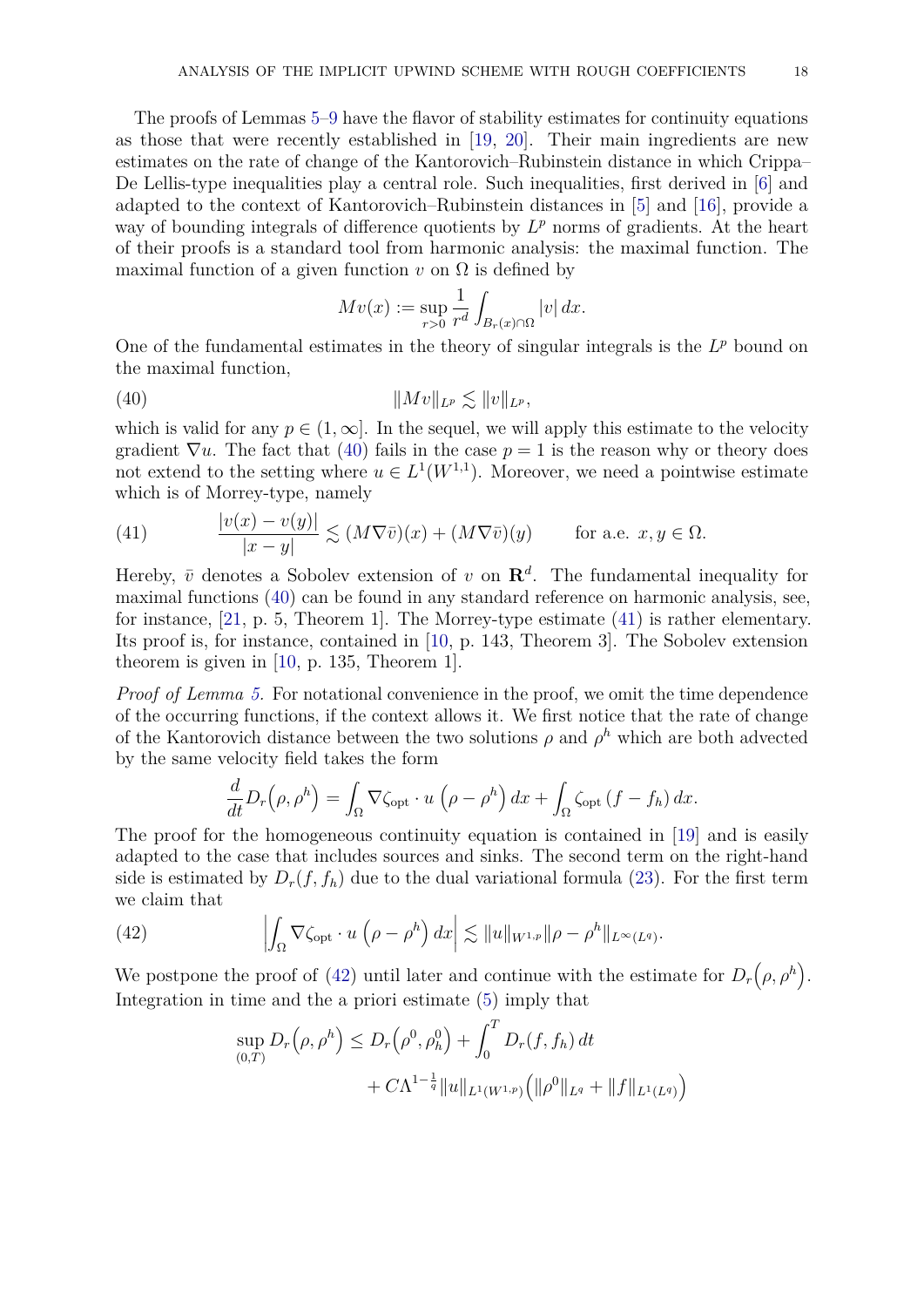for some  $C < \infty$ . The first two terms on the right-hand side are controlled in a similar way. It is thus enough to focus on one of them, say  $D(\rho^0, \rho_h^0)$ . The estimate of this term was already given in [\[18,](#page-26-6) Lemma 8]. For the convenience of the reader, we provide the proof here again; this time, however, we present an argument based on  $(23)$ . If  $\zeta_{\text{opt}}$ denotes the associated Kantorovich potential, it holds

$$
D(\rho^0, \rho_h^0) = \int_{\Omega} \zeta_{\rm opt} (\rho^0 - \rho_h^0) dx = \int_{\Omega} (\zeta_{\rm opt} - (\zeta_{\rm opt})_h) \rho^0 dx,
$$

where in the second equality we have used the symmetry of the averaging operator. For every  $x \in K$  we use the Lipschitz property of  $\zeta_{\text{opt}}$ , cf. [\(23\)](#page-7-1), in the sense that

$$
|\zeta_{\text{opt}}(x) - (\zeta_{\text{opt}})_h(x)| \le \int_K |\zeta_{\text{opt}}(x) - \zeta_{\text{opt}}(y)| dy \le \log\left(\frac{h}{r} + 1\right) \le \frac{h}{r}
$$

It immediately follows that  $D(\rho^0, \rho^0_h) \leq h/r||\rho^0||_{L^1}$ .

It remains to prove [\(42\)](#page-17-2). We use the marginal condition [\(21\)](#page-7-4) and the formula [\(28\)](#page-8-5) for the gradient of the Kantorovich potential to rewrite

$$
\int \nabla \zeta_{\rm opt} \cdot u \left( \rho - \rho^h \right) dx = \iint \frac{1}{|x - y| + r} \frac{x - y}{|x - y|} \cdot \left( u(x) - u(y) \right) d\pi_{\rm opt}(x, y).
$$

Here  $\pi_{opt}$  is the optimal transport plan that corresponds to the marginals  $(\rho - \rho^h)^+$  and  $(\rho - \rho_h)^{-}$ , cf. [\(24\)](#page-7-5). At this point, we need an estimate of Crippa–De Lellis-type to control the expression on the right-hand side by  $\|\nabla u\|_{L^p}$ . Dropping *r* and making use of the Morrey-type inequality [\(41\)](#page-17-1), we find that

$$
\left| \int \nabla \zeta_{\text{opt}} \cdot u \left( \rho - \rho^h \right) dx \right| \lesssim \iint \left( (M \nabla \bar{u})(x) + (M \nabla \bar{u})(y) \right) d\pi_{\text{opt}}(x, y),
$$

where  $\bar{u}$  denotes a Sobolev extension of *u* to all of  $\mathbb{R}^d$ . In view of the marginal condition [\(21\)](#page-7-4), the term on the right-hand side becomes

$$
\iint \left( (M\nabla \bar{u})(x) + (M\nabla \bar{u})(y) \right) d\pi_{\text{opt}}(x, y) = \int M\nabla \bar{u} \left| \rho - \rho^h \right| dx.
$$

An application of Hölder's inequality and of the fundamental estimate [\(42\)](#page-17-2) thus yield

$$
\left| \int \nabla \zeta_{\text{opt}} \cdot u \left( \rho - \rho^h \right) dx \right| \lesssim \| \nabla \bar{u} \|_{L^p} \| \rho - \rho^h \|_{L^q} \leq \| \nabla \bar{u} \|_{L^p} \left( \| \rho \|_{L^{\infty}(L^q)} + \| \rho^h \|_{L^{\infty}(L^q)} \right).
$$

The statement in [\(42\)](#page-17-2) now follows from the continuity of the extension operator, the a priori estimate [\(5\)](#page-1-0) for the continuity equation and the Young-type estimates in Lemma [3.](#page-12-1)

The proof of Lemma [6](#page-14-3) relies in addition on the superposition principle, which represents the solution of the continuity equation [\(1\)](#page-0-0) in terms of a Lagrangian flow, and some properties of this flow. We will see that it is enough to consider the classical setting with spatially smooth velocity fields. For further references and the convenience of the reader, we recall its definition and basic properties. For  $0 \le s \le t \le T$  a mapping  $\Phi_{t,s} : \Omega \to \Omega$ is called *Lagrangian flow* if for every  $x \in \Omega$  the mapping  $t \mapsto \Phi_{t,s}(x)$  is an (integral) solution to the ordinary differential equation

<span id="page-18-0"></span>(43) 
$$
\Phi_{t,s}(x) = x + \int_s^t u(\sigma, \Phi_{\sigma,s}(x)) d\sigma \quad \text{for all } t \in [s, T].
$$

۳

*.*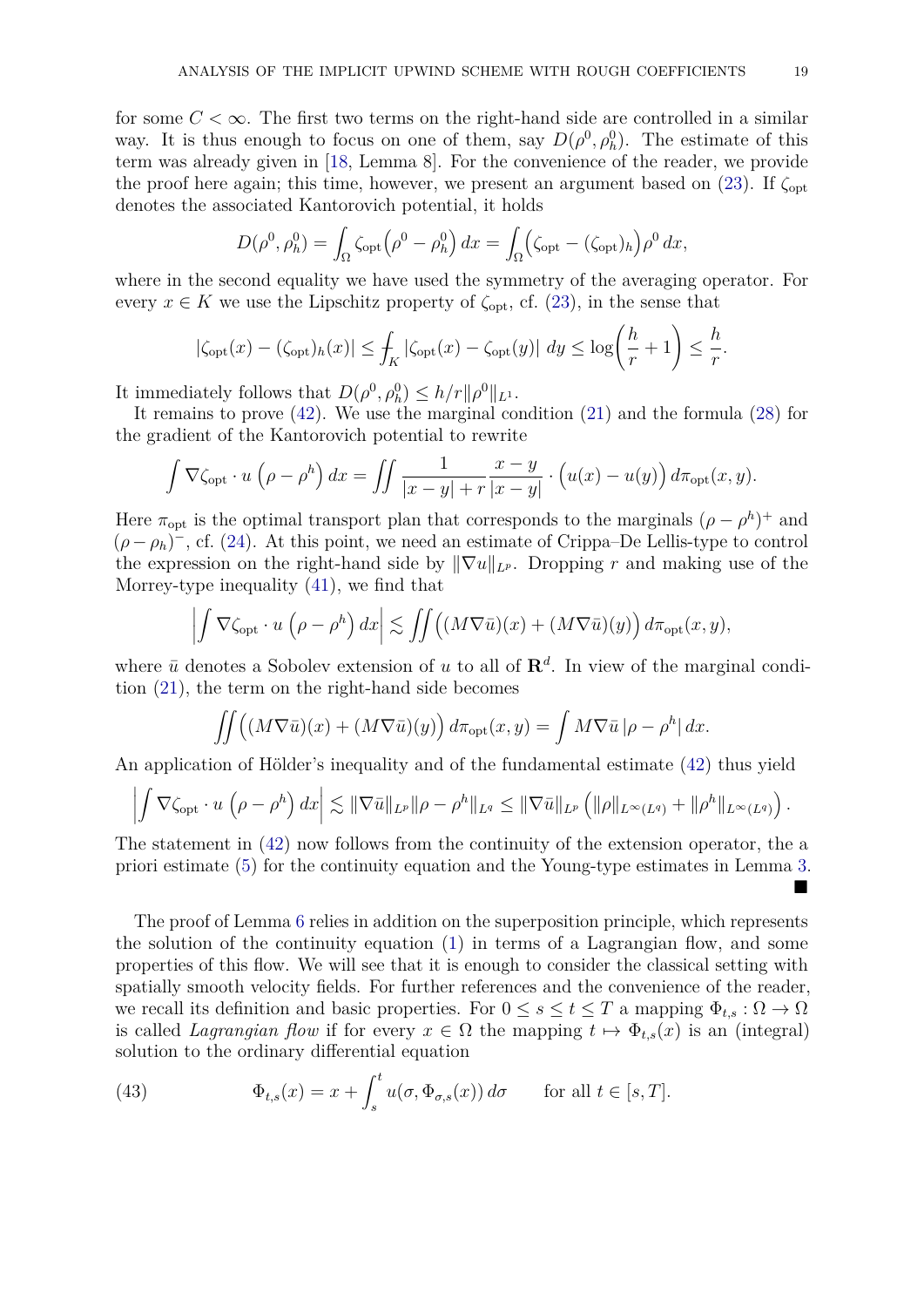The no-flux boundary condition [\(2\)](#page-1-3) ensures that the flow  $\Phi_{t,s}$  maps  $\Omega$  to  $\Omega$ . By the compressibility assumption [\(4\)](#page-1-2) (which can be retained under approximation) it follows that the Jacobian given by

<span id="page-19-1"></span>
$$
J\Phi_{t,s} := \det \nabla \Phi_{t,s} = \exp\left(\int_s^t \nabla \cdot u(\sigma, \Phi_{\sigma,s}) d\sigma\right)
$$

is bounded below by  $\Lambda^{-1}$ . In particular, it holds that

(44) 
$$
|\Phi_{t,s}^{-1}(A)| \le \Lambda |A| \quad \text{for any Borel subset } A \text{ of } \Omega.
$$

The constant  $\Lambda$  is accordingly referred to as the compressibility constant of  $\Phi$ . It is moreover well-known that the family  $\{\Phi_{t,s}\}_{0\leq s\leq t\leq T}$  is an inhomogeneous semigroup, that is

$$
\Phi_{t_1,s} \circ \Phi_{s,t_0} = \Phi_{t_1,t_0} \qquad \text{for all } 0 \le t_0 \le s \le t_1 \le T.
$$

The theory for Lagrangian flows has been extended to the low regularity framework by DiPerna and Lions [\[9\]](#page-25-0). See also the recent contribution of Ambrosio, Colombo and Figalli [\[2\]](#page-25-8) for the theory maximal flows on bounded domains.

The superposition principle for a solution  $\rho$  to the inhomogeneous continuity equation [\(1\)](#page-0-0) reads

(45) 
$$
\rho_t = (\phi_t)_{\#} \rho^0 + \int_0^t (\Phi_{t,s})_{\#} f_s ds,
$$

where we have set  $\phi_t := \Phi_{t,0}$  and where the push forward of a map  $\phi : \Omega \to \Omega$  is defined for any Borel function *ξ* and Borel measure *µ* by

<span id="page-19-0"></span>
$$
\int \xi \, d\phi_{\#}\mu := \int \xi \circ \phi \, d\mu.
$$

This formula also extends to the DiPerna–Lions setting, see Ambrosio's and Crippa's extensive lecture notes [\[3\]](#page-25-11). To verify [\(45\)](#page-19-0), let us test the idendity with a smooth test function  $\xi$  and differentiate in time:

$$
\frac{d}{dt} \int_{\Omega} \xi \rho_t dx
$$
\n
$$
= \int_{\Omega} \nabla \xi \circ \phi_t \cdot u_t \circ \Phi_{t,0} \rho^0 dx + \int_0^T \int_{\Omega} \nabla \xi \circ \Phi_{t,s} \cdot u_t \circ \Phi_{t,s} f_s dx ds + \int_{\Omega} \xi \circ \Phi_{t,t} f_t dx
$$
\n
$$
= \int_{\Omega} \nabla \xi \cdot u_t \left( (\phi_t)_\# \rho^0 + \int_0^t (\Phi_{t,s})_\# f_s ds \right) dx + \int_{\Omega} \xi f_t dx
$$
\n
$$
= \int_{\Omega} (\nabla \xi \cdot u_t \rho_t + \xi f_t) dx,
$$

The resulting equation is the distributional formulation of [\(1\)](#page-0-0). We now proceed with the proof of Lemma [6.](#page-14-3)

*Proof of Lemma [6.](#page-14-3)* In view of the stability results obtained in [\[9\]](#page-25-0) or [\[19\]](#page-26-7) and by a standard approximation argument, it is enough to consider vector fields that are smooth in the spatial variable.

Let  $\Phi^{\delta}$  be the regular Lagrangian flow for the vector field  $u_{\delta}$ . Based on the superposition principle [\(45\)](#page-19-0), we have the following representations

$$
\rho(t) = (\phi_t)_{\#}\rho^0 + \int_0^t (\Phi_{t,s})_{\#} f(s) \, ds \quad \text{and} \quad \rho^{\delta}(t) = (\phi_t^{\delta})_{\#}\rho^0 + \int_0^t (\Phi_{t,s}^{\delta})_{\#} f_{\delta}(s) \, ds.
$$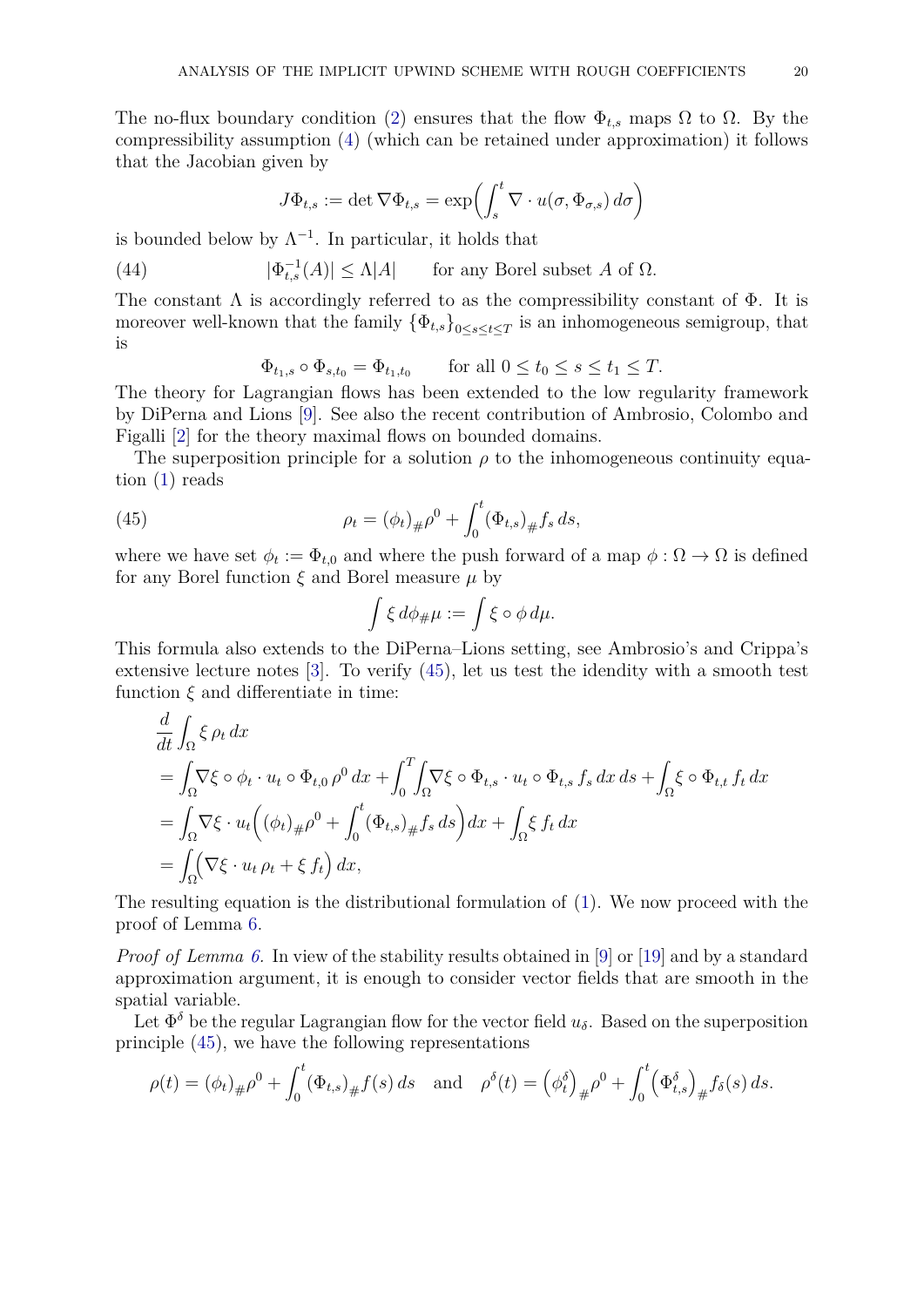Let us introduce some convenient abbreviations for the homogeneous and inhomogeneous components of the solutions  $\rho$  and  $\rho^{\delta}$ , respectively

<span id="page-20-0"></span>(46) 
$$
\rho_t^{\text{hom}} := \left(\phi_t\right)_{\#}\rho^0 \quad \text{and} \quad \rho_t^{\delta, \text{hom}} := \left(\phi_t^{\delta}\right)_{\#}\rho^0 ;
$$

<span id="page-20-2"></span>(47) 
$$
F_t := \int_0^t (\Phi_{t,s})_{\#} f_s ds \quad \text{and} \quad F_t^{\delta} := \int_0^t \int_{I_s^{\delta}} (\Phi_{t,s}^{\delta})_{\#} f_{\sigma} d\sigma ds,
$$

where for  $s \in [t^n, t^{n+1}]$ , we set  $I_s^{\delta} := [t^n, t^{n+1}]$ . These definitions imply  $\rho_t = \rho_t^{\text{hom}} + F_t$ and likewise  $\rho_t^{\delta} = \rho_t^{\delta, \text{hom}} + F_t^{\delta}$ . Now, by using the triangle inequality [\(26\)](#page-7-6) for the Kantorovich–Rubinstein distance, we estimate

$$
D_r(\rho(t^{\ell}), \rho^{\delta}(t^{\ell})) \le D_r(\rho_{t^{\ell}}^{\text{hom}}, \rho_{t^{\ell}}^{\delta, \text{hom}}) + D_r(F_{t^{\ell}}, F_{t^{\ell}}^{\delta}).
$$

By the boundedness assumption [\(18\)](#page-5-3) on the vector field and the definition of the flows [\(43\)](#page-18-0), it follows for any  $s \in [0, T]$  and  $t_0, t_1 \in [s, T]$  the basic estimate

<span id="page-20-1"></span>(48) 
$$
\max\left\{\left\|\Phi_{t_1,s}-\Phi_{t_0,s}\right\|_{L^{\infty}},\left\|\Phi_{t_1,s}^{\delta}-\Phi_{t_0,s}^{\delta}\right\|_{L^{\infty}}\right\} \leq |t_1-t_0|\|u\|_{L^{\infty}}.
$$

We first turn to the estimate of  $D_r(\rho_{t^{\ell}}^{\text{hom}})$  $\theta_t^{\text{hom}}, \rho_{t^{\ell}}^{\delta, \text{hom}}$  $\begin{bmatrix} \delta, \text{hom} \\ t^{\ell} \end{bmatrix}$ . Denoting by  $\zeta_{\text{opt}}$  the corresponding optimal Kantorovich–Rubinstein potential, we have the estimate

$$
D_r \left(\rho_{t^\ell}^{\text{hom}}, \rho_{t^\ell}^{\delta, \text{hom}}\right) \stackrel{(46)}{=} \int_{\Omega} \zeta_{\text{opt}} \left( \left(\phi_{t^\ell}\right)_\# \rho^0 - \left(\phi_{t^\ell}^{\delta}\right)_\# \rho^0 \right) dx
$$
  

$$
= \int_{\Omega} \left( \zeta_{\text{opt}} \circ \phi_{t^\ell} - \zeta_{\text{opt}} \circ \phi_{t^\ell}^{\delta} \right) \rho^0 dx
$$
  

$$
\leq \int_{\Omega} \log \left( \frac{|\phi_{t^\ell} - \phi_{t^\ell}^{\delta}|}{r} + 1 \right) |\rho^0| dx,
$$

where in the last inequality we have used the Lipschitz property of  $\zeta_{opt}$  in [\(23\)](#page-7-1). It is thus enough to control the quantity on the right-hand side. Using the triangle inequality in  $\mathbf{R}^d$ , the concavity of the logarithm, and the definition of the flows, we first estimate

$$
\int_{\Omega} \log \left( \frac{|\phi_{t^{n+1}} - \phi_{t^{n+1}}^{\delta}|}{r} + 1 \right) |\rho^0| dx - \int_{\Omega} \log \left( \frac{|\phi_{t^n} - \phi_{t^n}^{\delta}|}{r} + 1 \right) |\rho^0| dx
$$
  

$$
\leq \int_{\Omega} \frac{\left| \int_{t^n}^{t^{n+1}} \left( u(\sigma, \phi_{\sigma}) - u_{\delta}(\sigma, \phi_{\sigma}^{\delta}) \right) d\sigma \right) \right|}{|\phi_{t^n} - \phi_{t^n}^{\delta}| + r} |\rho^0| dx
$$

for any  $n \in [0, N]$ . The numerator in the integrand is controlled as follows: In view of the definition of  $u_{\delta}$  and the Morrey-type estimate [\(41\)](#page-17-1), we have that

$$
\left| \int_{t^n}^{t^{n+1}} \left( u(\sigma, \phi_\sigma) - u_\delta(\sigma, \phi_\sigma^\delta) \right) d\sigma \right| = \left| \frac{1}{\delta} \int_{t^n}^{t^{n+1}} \int_{t^n}^{t^{n+1}} \left( u(\sigma, \phi_\sigma) - u(\sigma, \phi_\tau^\delta) \right) d\sigma d\tau \right|
$$
  

$$
\lesssim \frac{1}{\delta} \int_{t^n}^{t^{n+1}} \int_{t^n}^{t^{n+1}} \left( (M \nabla \bar{u}_\sigma)(\phi_\sigma) + (M \nabla \bar{u}_\sigma)(\phi_\tau^\delta) \right) |\phi_\sigma - \phi_\tau^\delta| d\sigma d\tau.
$$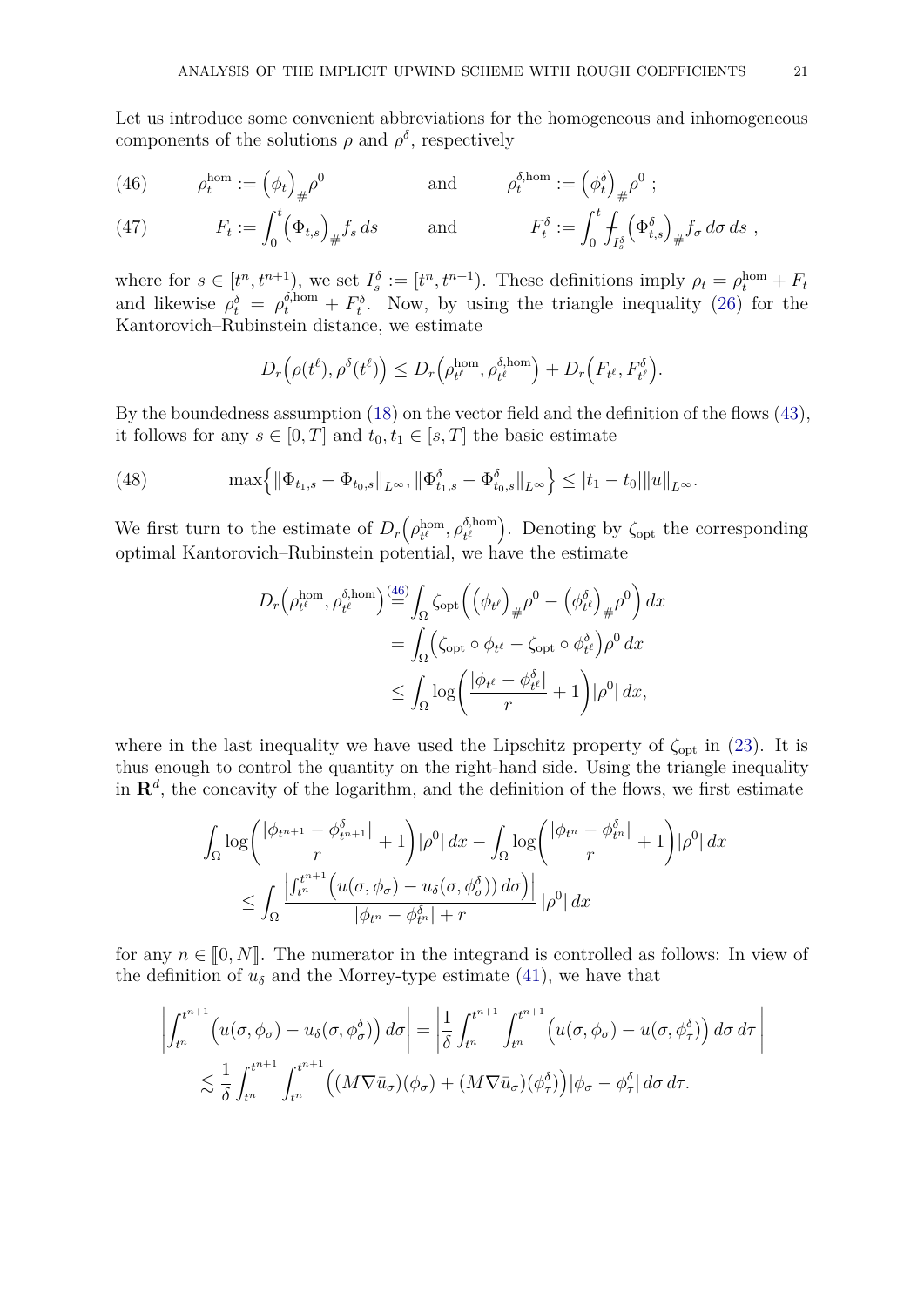Using the estimate [\(48\)](#page-20-1), we get  $|\phi_{\sigma} - \phi_{\tau}^{\delta}| \leq |\phi_{t^n} - \phi_{t^n}^{\delta}| + 2\delta ||u||_{L^{\infty}}$ . Combining the previous estimates thus yields

<span id="page-21-0"></span>(49) 
$$
\int \log \left( \frac{|\phi_{t^{n+1}} - \phi_{t^{n+1}}^{\delta}|}{r} + 1 \right) |\rho^0| dx - \int \log \left( \frac{|\phi_{t^n} - \phi_{t^n}^{\delta}|}{r} + 1 \right) |\rho^0| dx
$$
  

$$
\lesssim \left( 1 + \frac{\delta ||u||_{L^{\infty}}}{r} \right) \int_{t^n}^{t^{n+1}} \int_{t^n}^{t^{n+1}} \int_{\Omega} \left( (M \nabla \bar{u}_{\sigma}) \circ \phi_{\sigma} + (M \nabla \bar{u}_{\sigma}) \circ \phi_{\tau}^{\delta} \right) |\rho^0| dx d\tau d\sigma.
$$

It remains to notice that by recalling [\(46\)](#page-20-0) and applying Hölder's inequality it follows

$$
\int_{t^n}^{t^{n+1}} (M\nabla \bar{u}_{\sigma})(\phi_{\sigma}) |\rho^0| dx d\sigma = \int_{t^n}^{t^{n+1}} (M\nabla \bar{u}_{\sigma})(\phi_{\sigma})_{\#} |\rho^0| dx d\sigma
$$
  

$$
\leq \int_{t^n}^{t^{n+1}} \|M\nabla \bar{u}_{\sigma}\|_{L^p} d\sigma \sup_{\sigma \in [0,T]} \|(\phi_{\sigma})_{\#} |\rho^0| \|_{L^q}.
$$

The terms on the right-hand side are estimated with the help of the fundamental inequality for maximal functions [\(40\)](#page-17-0) and the compressibility property [\(44\)](#page-19-1). The second term on the right-hand side of [\(49\)](#page-21-0) is treated similarly by using in addition Lemma [3.](#page-12-1) Hence, summing over  $n \in [0, \ell - 1]$  yields

$$
D_r\left(\rho_{t\ell}^{\text{hom}},\rho_{t\ell}^{\delta,\text{hom}}\right) \lesssim 1 + \frac{\delta \|u\|_{L^\infty}}{r}.
$$

Let us now focus on the term  $D_r(F_{t^{\ell}}, F_{t^{\ell}}^{\delta})$ . If  $\zeta_{\text{opt}}$  is the Kantorovich potential corresponding to this transport distance, then we obtain analogously to the above computation

$$
D_r(F_{t^{\ell}}, F_{t^{\ell}}^{\delta}) \stackrel{(47)}{=} \int_0^{t^{\ell}} \int_{I_s^{\delta}} \int_{\Omega} \zeta_{\text{opt}} \Big( \Big( \Phi_{t^{\ell}, s} \Big)_{\#} f_s - \Big( \Phi_{t^{\ell}, s}^{\delta} \Big)_{\#} f_{\sigma} \Big) \, dx \, d\sigma \, ds
$$
  
\n
$$
= \int_0^{t^{\ell}} \int_{I_s^{\delta}} \int_{\Omega} \Big( \zeta_{\text{opt}} \circ \Phi_{t^{\ell}, s} - \zeta_{\text{opt}} \circ \Phi_{t^{\ell}, \sigma}^{\delta} \Big) f_s \, dx \, d\sigma \, ds
$$
  
\n
$$
\leq \int_0^{t^{\ell}} \int_{I_s^{\delta}} \int_{\Omega} \log \Big( \frac{|\Phi_{t^{\ell}, s} - \Phi_{t^{\ell}, \sigma}^{\delta}|}{r} + 1 \Big) \, |f_s| \, dx \, d\sigma \, ds
$$
  
\n
$$
=: \int_0^{t^{\ell}} \int_{I_s^{\delta}} J(t, s, \sigma) \, d\sigma \, ds.
$$

The estimation of the expression on the right proceeds very analogously to the estimations above. We will thus only sketch it. In a first step, we obtain, similarly as in [\(49\)](#page-21-0) that

$$
J(t^{n+1}, s, \sigma) - J(t^n, s, \sigma)
$$
  
\$\lesssim \left(1 + \frac{\delta ||u||\_{L^{\infty}}}{r}\right) \int\_{t^n}^{t^{n+1}} \int\_{t^n}^{t^{n+1}} \int\_{\Omega} \left( (M \nabla u\_{\tau})(\Phi\_{\tau,s}) + (M \nabla u\_{\tau})(\Phi\_{\gamma,\sigma}^{\delta}) \right) |f\_s| dx d\gamma d\tau,

for any  $n \in [0, N]$  with  $s \leq t^n$ . By using the same arguments as above and summing over all  $n \in [\![k, \ell-1]\!]$ , where  $k$  is such that  $s, \sigma \in [t^{k-1}, k)$ , we find that

<span id="page-21-1"></span>(50) 
$$
J(t^{\ell}, s, \sigma) - J(t^{k}, s, \sigma) \lesssim \left(1 + \frac{\delta ||u||_{L^{\infty}}}{r}\right) ||u||_{L^{1}(W^{1,p})} ||f_{s}||_{L^{q}}.
$$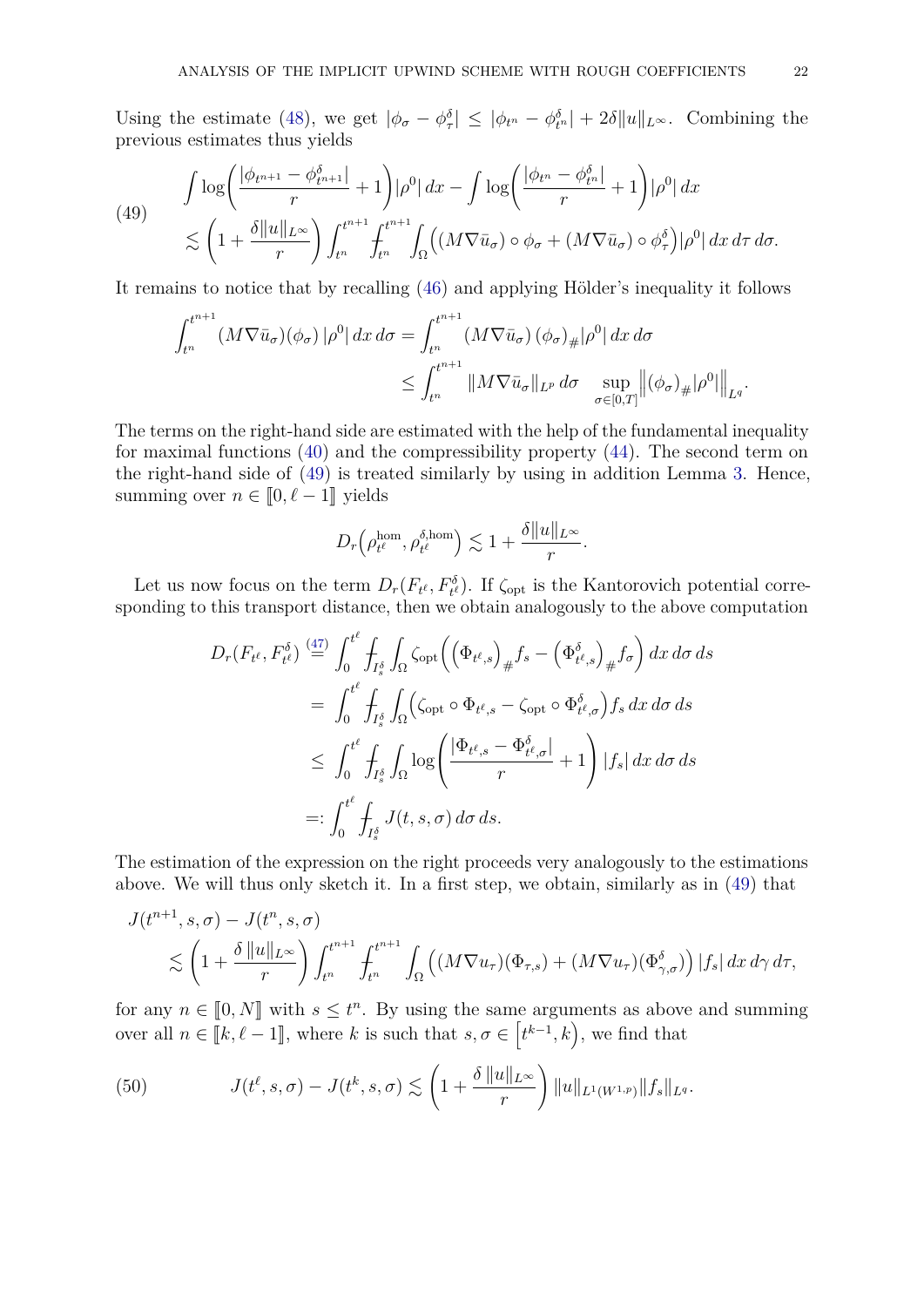We observe that thanks to [\(48\)](#page-20-1), we have the estimate

$$
J(t^k, s, \sigma) \lesssim \frac{\delta ||u||_{L^{\infty}}}{r} ||f_s||_{L^1}.
$$

Plugging this bound into [\(50\)](#page-21-1) and integrating over  $\sigma$  and *s* thus yields

$$
D_r(F_{t^{\ell}}, F_{t^{\ell}}^{\delta}) \lesssim 1 + \frac{\delta ||u||_{L^{\infty}}}{r},
$$

which is what we aimed to show.

*Proof of Lemma [7.](#page-16-2)* We split the term  $I^n$  into the sum  $I_1^n + I_2^n$  with

<span id="page-22-0"></span>
$$
I_1^n := \int_{t^n}^{t^{n+1}} \int \nabla \zeta_{\text{opt}} \cdot u\left(\rho - \widehat{\rho}_{\delta,h}\right) dx dt,
$$
  

$$
I_2^n := \int_{t^n}^{t^{n+1}} \int \nabla \zeta_{\text{opt}} \cdot u\left(\widehat{\rho}_{\delta,h} - \rho_h^{n+1}\right) dx dt.
$$

We claim that

(51) 
$$
\sum_{n=0}^{N-1} \mathbf{I}_1^n \lesssim 1 \quad \text{and} \quad \sum_{n=0}^{N-1} \mathbf{I}_2^n \lesssim \frac{\sqrt{\delta T}}{r} ||u||_{L^{\infty}}.
$$

The proof of the first estimate in [\(51\)](#page-22-0) is a direct consequence of estimate [\(42\)](#page-17-2) that was established in the proof of Lemma [5.](#page-14-2) (Here, it is important to notice that  $\zeta_{opt}$  is a Kantorovich potential associated with  $D_r(\rho, \hat{\rho}_{\delta,h})$ .) In fact, applying [\(42\)](#page-17-2) together with the triangle inequality for  $\|\cdot\|_{L^q}$  yields

$$
\mathrm{I}_1^n \lesssim \Lambda^{\frac{1}{p}} \int_{t^n}^{t^{n+1}} \|u\|_{W^{1,p}} ds \Big( \|\rho^0\|_{L^q} + \|f_{L^1(L^q)} \Big).
$$

Summing over *n* and invoking the a priori estimates  $(5)$  and  $(35)$  gives the result.

For the second statement in [\(51\)](#page-22-0), we notice that because of

$$
\widehat{\rho}_{\delta,h}(t) - \rho_h^{n+1} = \delta^{-1}(t^{n+1} - t)(\rho_h^n - \rho_h^{n+1}),
$$

we have

$$
I_2^n = \int_{t^n}^{t^{n+1}} (t^{n+1} - t) \int \nabla \zeta_{\text{opt}} \cdot u \left(\rho_h^n - \rho_h^{n+1}\right) dx dt.
$$

Using the Lipschitz bound for *ζ*opt [\(29\)](#page-8-4) and summing over *n* gives

$$
\sum_n \mathcal{I}_2^n \le \frac{\delta \, \|u\|_{L^\infty}}{r} \sum_n \int |\rho_h^n - \rho_h^{n+1}| \, dx.
$$

The conclusion is an immediate consequence of the temporal weak *BV* estimate [\(36\)](#page-13-2) from Proposition [1.](#page-13-0)

*Proof of Lemma [8.](#page-16-3)* For the proof, we write  $\zeta := \zeta_{opt}$  and  $u^n := u(t^n)$ . We first notice that the anti-symmetry of  $u_{KL}^n$  implies that

$$
\sum_{K} \zeta_K^n \sum_{L \sim K} |K| L |u_{KL}^n \frac{\rho_K^{n+1} + \rho_L^{n+1}}{2} = \sum_{K} \rho_K^{n+1} \sum_{L \sim K} |K| L |u_{KL}^n \frac{\zeta_K^n - \zeta_L^n}{2}.
$$

Moreover, the divergence theorem yields

$$
\zeta_K^n \sum_{L \sim K} |K| L |u_{KL}^n = \int_K \zeta_K^n \nabla \cdot u^n \, dx.
$$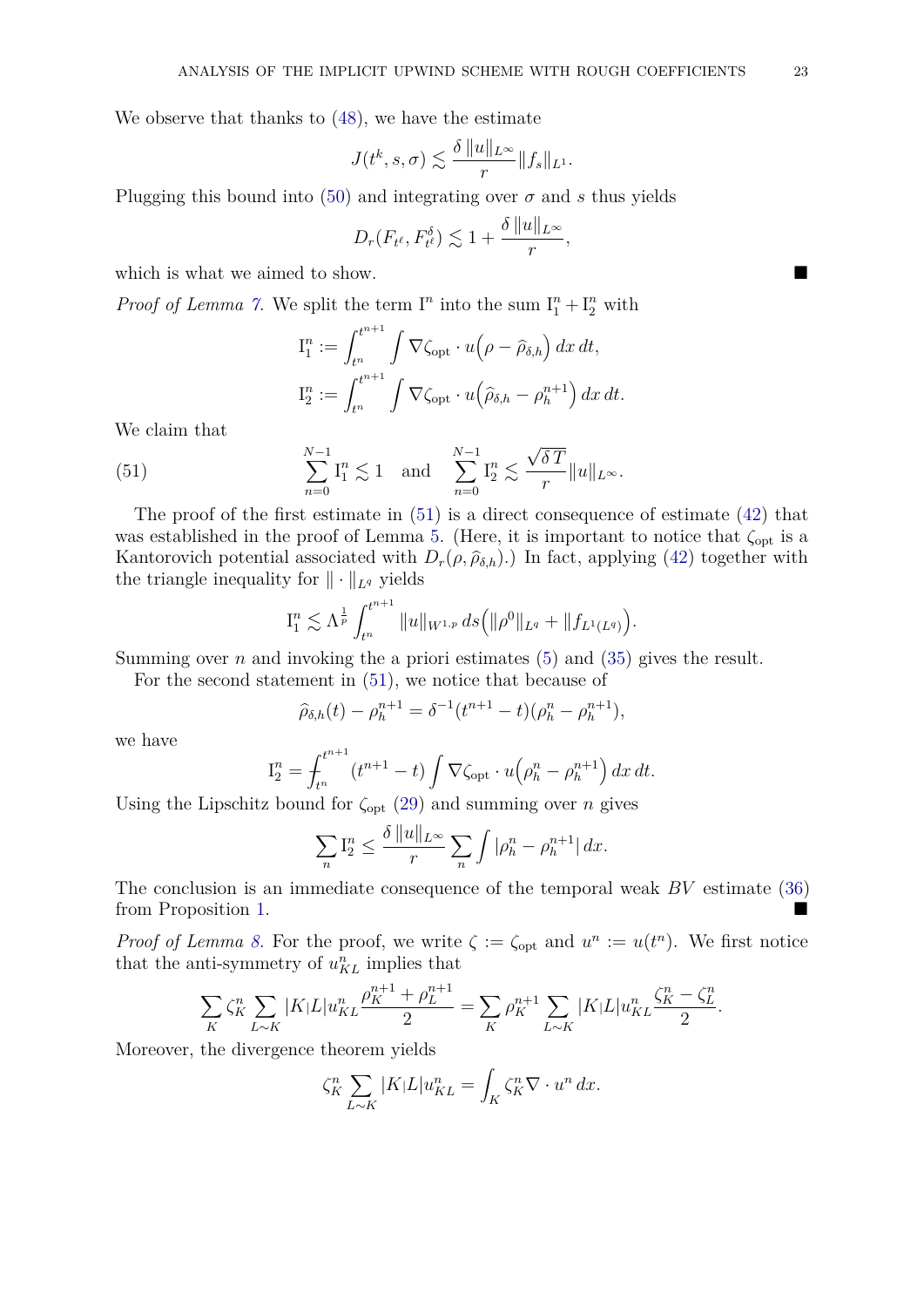Regarding the other term in  $II<sup>n</sup>$ , we have by integration by parts on each cell  $K$  that

$$
\int_K \nabla \zeta \cdot u^n \, dx = \sum_{L \sim K} \int_{K|L} \zeta u^n \cdot \nu_{KL} \, d\mathcal{H}^{d-1} - \int_K \zeta \nabla \cdot u^n \, dx,
$$

It thus follows that  $II<sup>n</sup>$  can be rewritten as

$$
\begin{split} \mathcal{II}^{n} &= \delta \sum_{K} \rho_{K}^{n+1} \sum_{L \sim K} \left( \int_{K|L} \zeta^{n} \, u^{n} \cdot \nu_{KL} \, d\mathcal{H}^{d-1} - |K| L |u_{KL}^{n} \frac{\zeta_{K}^{n} + \zeta_{L}^{n}}{2} \right) \\ &- \delta \sum_{K} \rho_{K}^{n+1} \int_{K} (\zeta^{n} - \zeta_{K}^{n}) \nabla \cdot u^{n} \, dx, \end{split}
$$

where  $\zeta^n = \zeta^n(x)$  denotes the time average of  $\zeta$  over  $(t^n, t^{n+1})$ . We can furthermore decompose this expression

$$
\begin{split} \Pi^n &= \delta \sum_K \rho_K^{n+1} \sum_{L \sim K} \int_{K|L} \zeta^n \bigg( \big( u^n - u_K^n \big) - \int_{K|L} \big( u^n - u_K^n \big) \, d\mathcal{H}^{d-1} \big) \cdot \nu_{KL} \, d\mathcal{H}^{d-1} \\ &+ \delta \sum_K \rho_K^{n+1} \sum_{L \sim K} |K| L |u_{KL}^n \big( \int_{K|L} \zeta^n \, d\mathcal{H}^{d-1} - \frac{\zeta_K^n + \zeta_L^n}{2} \big) \\ &- \delta \sum_K \rho_K^{n+1} \int_K (\zeta^n - \zeta_K^n) \nabla \cdot u^n \, dx, \end{split}
$$

and we set  $II^n =: II_1^n + II_2^n + II_3^n$ , accordingly. To estimate  $II_1^n$ , we notice that we can smuggle in the constant function  $\zeta_K^n$  in each boundary integral, leading to

$$
\mathrm{II}_1^n \le 2\delta \sum_K \rho_K^{n+1} \|\zeta^n - \zeta_K^n\|_{L^\infty(K)} \int_{\partial K} |u^n - u_K^n| \, d\mathcal{H}^{d-1}.
$$

Thanks to the Lipschitz property of  $\zeta_{\text{opt}}$ , cf. [\(29\)](#page-8-4), it holds that  $|\zeta^n - \zeta_K^n| \leq h/r$  uniformly in *K*. We now combine the trace and Poincaré estimate [\(7\)](#page-3-1), to the effect that

$$
||u^n - u_K^n||_{L^1(\partial K)} \lesssim h^{-1}||u^n - u_K^n||_{L^1(K)} + ||\nabla u^n||_{L^1(K)} \lesssim ||\nabla u^n||_{L^1(K)}.
$$

We are thus left with

$$
\Pi_1^n \lesssim \frac{h \delta}{r} \sum_K \rho_K^{n+1} \|\nabla u^n\|_{L^1(K)} = \frac{h \delta}{r} \int_{\Omega} \rho_h^{n+1} |\nabla u^n| \, dx.
$$

Summing over *n* and using Hölder's inequality and the a priori bound [\(35\)](#page-12-2) yields that

$$
\sum_n \Pi_1^n \lesssim \frac{h}{r}.
$$

To estimate  $\prod_{2}^{n}$ , we first notice that for symmetry reasons, we have

$$
\Pi_2^n = \delta \sum_K \sum_{L \sim K} \frac{\rho_K^{n+1} - \rho_L^{n+1}}{2} |K| L |u_{KL}^n \left( \int_{K|L} \zeta^n \, d\mathcal{H}^{d-1} - \frac{\zeta_K^n + \zeta_L^n}{2} \right).
$$

Using again the Lipschitz property for  $\zeta_{\rm opt}$ , cf. [\(29\)](#page-8-4), the latter is bounded as follows:

$$
\mathcal{H}_2^n \leq \frac{\delta \, h}{r} \sum_{K} \sum_{L \sim K} |K| L ||u_{KL}^n|| \rho_K^{n+1} - \rho_L^{n+1}|.
$$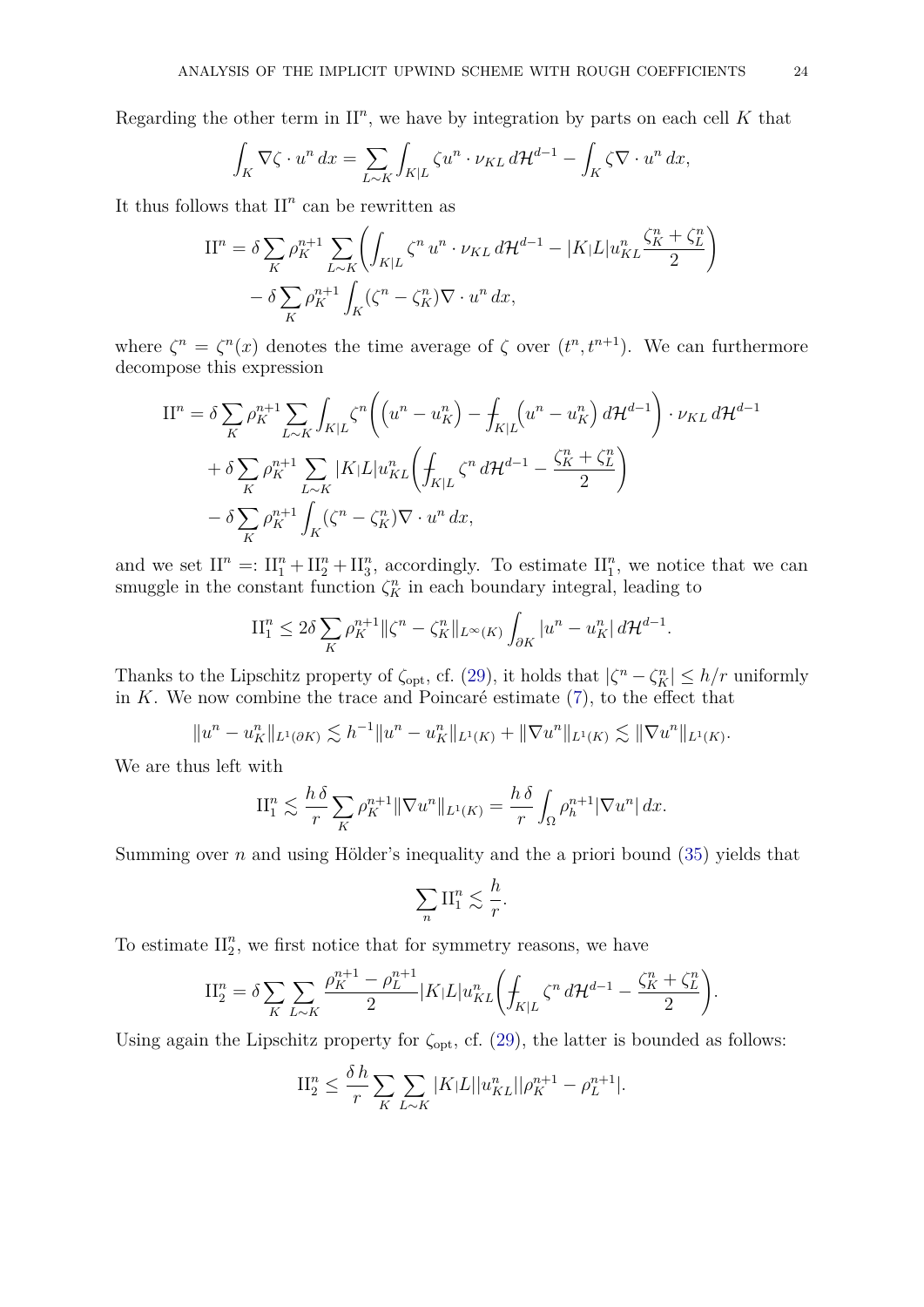We apply the spatial weak *BV* estimate [\(37\)](#page-13-1) from Proposition [1](#page-13-0) showing

$$
\sum_n \Pi_2^n \lesssim \frac{\sqrt{hT \|u\|_{L^{\infty}}}}{r}.
$$

It remains to investigate  $II_3^n$ . Once again, we use the Lipschitz bound of  $\zeta_{opt}$  in [\(29\)](#page-8-4), Hölder's inequality and bound  $\nabla \cdot u$  by  $\nabla u$  up to a dimension dependent constant to estimate

$$
\Pi_3^n \le \frac{\delta h}{r} \|\rho_h^{n+1}\|_{L^q} \|\nabla u^n\|_{L^p}.
$$

Summing over *n* and using the a priori estimate  $(30)$  yields

$$
\sum_n \Pi_3^n \lesssim \frac{h}{r}.
$$

This concludes the proof of Lemma [8.](#page-16-3)

*Proof of Lemma [9.](#page-16-1)* From the Lipschitz bound [\(29\)](#page-8-4) we deduce for any two neighboring cells *K* and *L* that

$$
|(\zeta_{\rm opt})_K^{n+1} - (\zeta_{\rm opt})_L^{n+1}| \le \int_K \int_L |\zeta_{\rm opt}(x) - \zeta_{\rm opt}(y)| \, dx dy \lesssim \frac{h}{r}.
$$

Therewith, we estimate after doing a symmetrization of the sum:

$$
\begin{split} III^n &= \frac{\delta}{4} \sum_{K} \sum_{L \sim K} |K|L| |u_{KL}^n| \left( \rho_K^{n+1} - \rho_L^{n+1} \right) \left( (\zeta_{\text{opt}})_K^{n+1} - (\zeta_{\text{opt}})_L^{n+1} \right) \\ &\lesssim \frac{\delta \, h}{r} \sum_{K} \sum_{L \sim K} |K|L| |u_{KL}^n| \left| \rho_K^{n+1} - \rho_L^{n+1} \right|. \end{split}
$$

The proof concludes by summing over  $n \in [0, N-1]$  and applying the spatial weak *BV* estimate [\(37\)](#page-13-1) from Proposition [1.](#page-13-0)

# Appendix A. The *q*-mean

<span id="page-24-0"></span>We briefly describe some helpful estimates for the *q*-mean defined for  $q > 1$  by

$$
\theta_q : \mathbf{R}_+ \times \mathbf{R}_+ \to \mathbf{R}_+
$$
 with  $\theta_q(a, b) := \frac{q-1}{q} \frac{a^q - b^q}{a^{q-1} - b^{q-1}}.$ 

(i) The function  $\theta_q$  has the following integral representation

$$
\theta_q(a,b) = \int_0^1 \left( (1-s)a^{q-1} + sb^{q-1} \right)^{\frac{1}{q-1}} ds.
$$

- (ii) The function  $\theta_q$  is 1-homogeneous: for any  $c > 0$  it holds  $\theta_q(c \, a, c \, b) = c \, \theta_q(a, b)$ .
- (iii) For any positive numbers  $a \neq b$  is  $q \mapsto \theta_q(a, b)$  strictly increasing.

(iv) The function  $(a, b) \mapsto \theta_q(a, b)$  is concave for  $q \in (1, 2)$  and convex for  $q \in (2, \infty)$ . (v) For any  $a, b > 0$  it holds

$$
\left|\theta_2(a,b) - \theta_q(a,b)\right| \le \frac{|q-2|}{q} \frac{|a-b|}{2}.
$$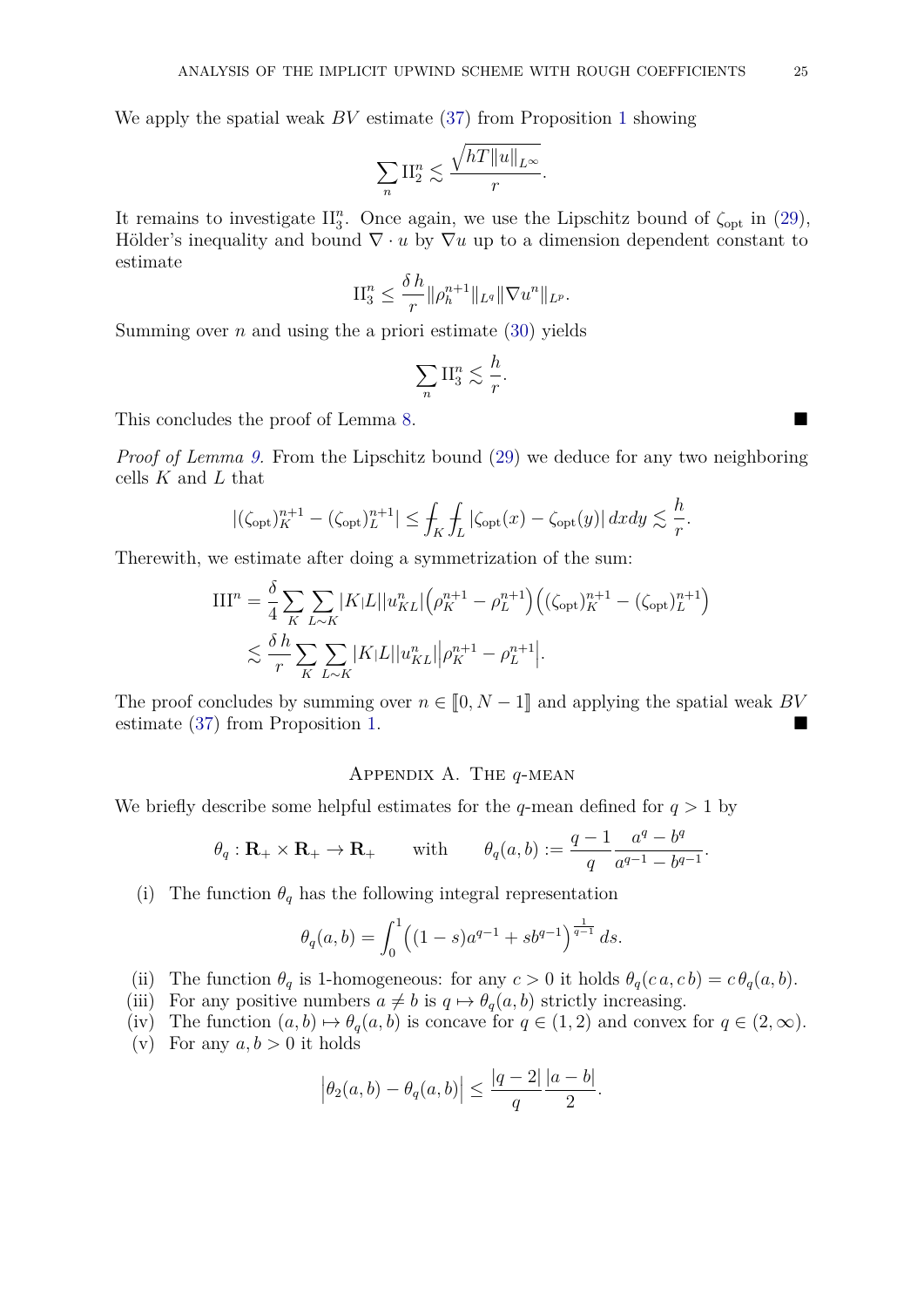*Proof.* For the identity (i) let  $t_q(a, b; s) := ((1 - s)a^{q-1} + sb^{q-1})^{\frac{1}{q-1}}$  denote the integrand on the right hand side. Then, by a straightforward calculation it follows  $\partial_s t_q(a, b; s) =$ *b <sup>q</sup>*−1−*a q*−1 *t*<sub>*q*</sub>−1</sub> *t*(*s*)<sup>2−*q*</sup> and hence  $T_q(a, b; s) := \frac{q-1}{q}$  $t(s)^q$  $\frac{t(s)^q}{b^{q-1}-a^{q-1}}$  is its primitive from which (i) follows. The 1-homogeneity as stated in (ii) follows immediately from the definition.

For proving (iii), we note that  $t_q(a, b; s)$  is the  $\ell^{q-1}$  norm on the probability space  $($ {0*,* 1}*,*(1*−s*) $\delta_0 + s\delta_1$ } for a function  $f :$ {0*,* 1} → **R** taking values  $f(0) = a$  and  $f(1) = b$ . Hence, we the statement is a consequence of the ordering of the  $\ell^p$  spaces, which extends to any value  $p \in \mathbf{R}$ .

The property (iv) follows by calculating the Hessian of  $(a, b) \mapsto t_s(a, b)$ :

Hess<sub>a,b</sub> 
$$
t_q(a, b; s) = (q - 2) (1 - s)s (a b t_s(a, b; s))^{q-3} {a^2 \ ab \ b^2}
$$

Now, one immediately recovers that  $(a, b) \mapsto t_q(a, b; s)$  is negative semidefinite for  $q \in [0, 2)$ and positive semidefinite for *q >* 2.

For (v), we can assume by 1-homogeneity that  $a \in (0,1)$  and  $b = 1$ . From (iv), we have that the mapping  $(0, 1) \ni a \mapsto \theta_q(a, 1)$  is concave for  $q \in (1, 2)$  and convex for  $q > 2$ . Let us first assume  $q \in (1, 2)$ , then by convexity of  $a \mapsto \theta_2(a, 1) - \theta_q(a, 1)$ , we estimate using the secant inequality between the points 0 and 1:

$$
0 \stackrel{\text{(iii)}}{\leq} \theta_2(a,1) - \theta_q(a,1) \leq (\theta_2(0,1) - \theta_q(0,1))(1-a) = \left(\frac{1}{2} - \frac{q-1}{q}\right)(1-a).
$$

For  $q > 2$ , we apply the same argument to the convex function  $a \mapsto \theta_q(a, 1) - \theta_2(a, 1)$ .

### **REFERENCES**

- <span id="page-25-1"></span>[1] L. Ambrosio. Transport equation and Cauchy problem for *BV* vector fields. *Invent. Math.*, 158(2):227– 260, 2004.
- <span id="page-25-8"></span>[2] L. Ambrosio, M. Colombo, and A. Figalli. Existence and Uniqueness of Maximal Regular Flows for Non-smooth Vector Fields. *Arch. Ration. Mech. Anal.*, 218(2):1043–1081, 2015.
- <span id="page-25-11"></span>[3] L. Ambrosio and G. Crippa. Continuity equations and ODE flows with non-smooth velocity. *Proc. Roy. Soc. Edinburgh Sect. A*, 144(6):1191–1244, 2014.
- <span id="page-25-5"></span>[4] F. Boyer. Analysis of the upwind finite volume method for general initial- and boundary-value transport problems. *IMA J. Numer. Anal.*, 32(4):1404–1439, 2012.
- <span id="page-25-10"></span>[5] Y. Brenier, F. Otto, and C. Seis. Upper bounds on coarsening rates in demixing binary viscous liquids. *SIAM J. Math. Anal.*, 43(1):114–134, 2011.
- <span id="page-25-9"></span>[6] G. Crippa and C. De Lellis. Estimates and regularity results for the DiPerna-Lions flow. *J. Reine Angew. Math.*, 616:15–46, 2008.
- <span id="page-25-3"></span>[7] F. Delarue and F. Lagoutière. Probabilistic analysis of the upwind scheme for transport equations. *Arch. Ration. Mech. Anal.*, 199(1):229–268, 2011.
- <span id="page-25-4"></span>[8] F. Delarue, F. Lagoutière, and N. Vauchelet. Convergence order of upwind type schemes for transport equations with discontinuous coefficients. to appear in *J. Math. Pures Appl.*, 2017.
- <span id="page-25-0"></span>[9] R. J. DiPerna and P.-L. Lions. Ordinary differential equations, transport theory and Sobolev spaces. *Invent. Math.*, 98(3):511–547, 1989.
- <span id="page-25-7"></span>[10] L. C. Evans and R. F. Gariepy. *Measure theory and fine properties of functions*. Studies in Advanced Mathematics. CRC Press, Boca Raton, FL, 1992.
- <span id="page-25-6"></span>[11] R. Eymard, T. Gallouët, and R. Herbin. Finite volume methods. In *Handbook of numerical analysis*, Handb. Numer. Anal., VII, pages 713–1020. North-Holland, Amsterdam, 2000.
- <span id="page-25-2"></span>[12] C. Johnson and J. Pitkäranta. An analysis of the discontinuous Galerkin method for a scalar hyperbolic equation. *Math. Comp.*, 46(173):1–26, 1986.

*.*